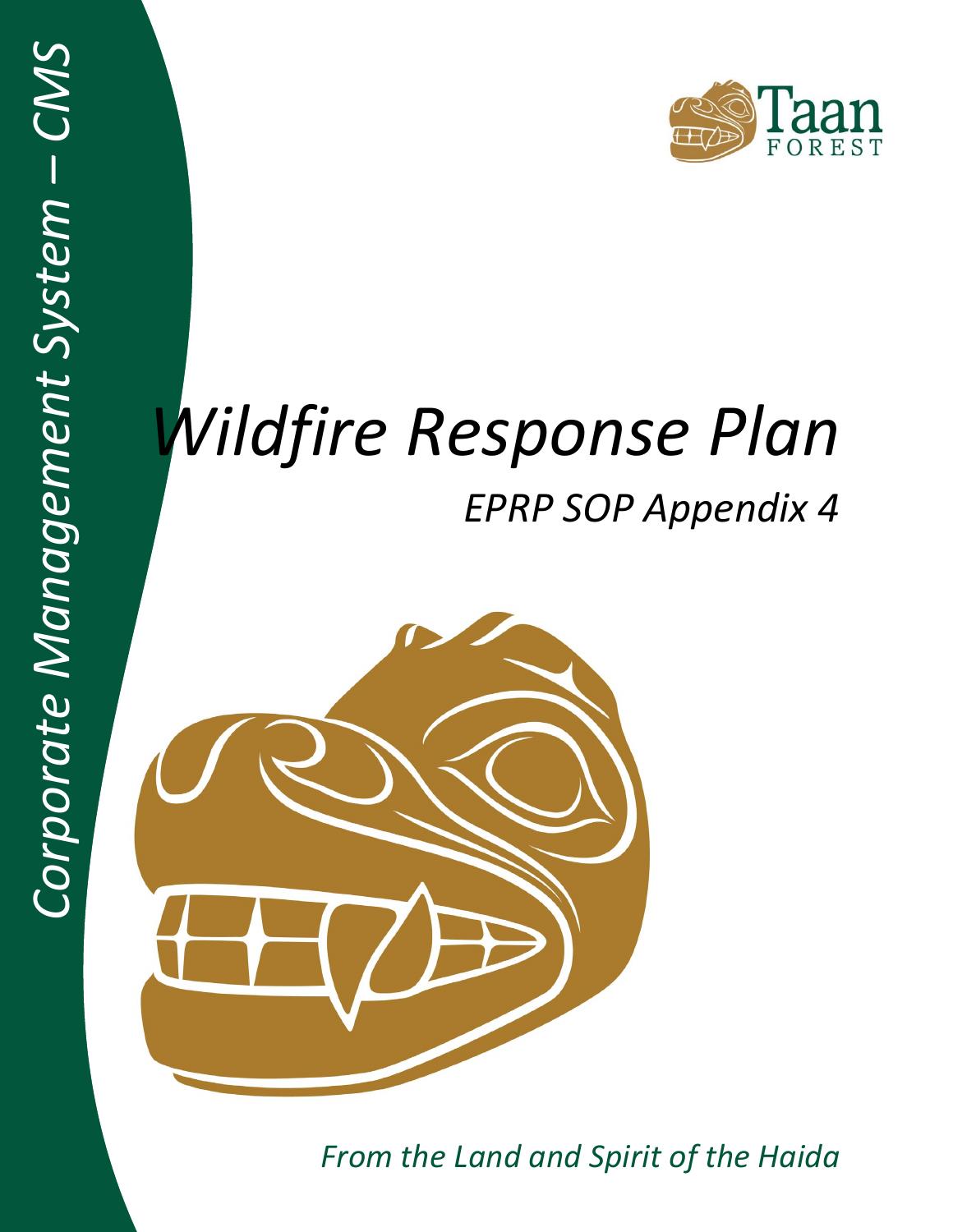

# **Table of Contents**

| Purpose. |    |
|----------|----|
|          |    |
|          |    |
|          |    |
|          |    |
|          |    |
|          |    |
|          |    |
|          |    |
|          |    |
|          |    |
|          |    |
|          |    |
|          |    |
|          |    |
|          |    |
|          |    |
|          |    |
|          |    |
|          |    |
|          |    |
|          |    |
|          |    |
|          |    |
|          | 15 |
|          |    |
|          |    |
|          |    |

# **List of Tables**

# **List of Figures**

|--|--|--|--|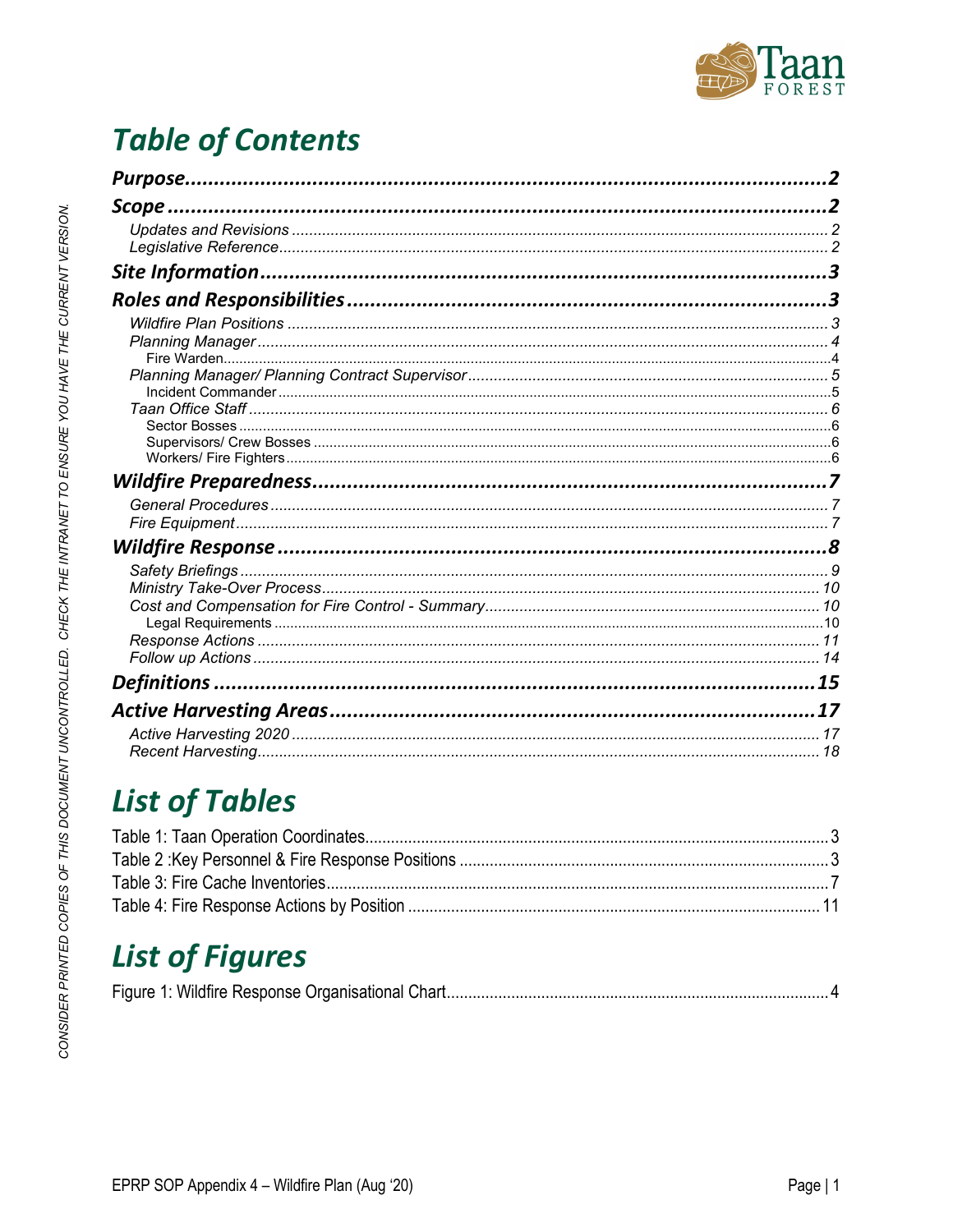

# <span id="page-2-0"></span>*Purpose*

The following Wildfire Preparedness and Response Plan (Fire Plan) is developed specifically for Taan Forest LP and its Contractors. The objective of the Fire Plan is to:

- Provide written guidance to employees and contractors for wildfire situations
- These procedures were designed to complement Taan Forest Emergency Response Plan (which contains Emergency Contacts, Fire Weather Monitoring, and Fire Equipment/ Tool Requirements).

# <span id="page-2-1"></span>*Scope*

Health and Safety are the first priorities. Under no circumstances are these procedures to replace or come before Taan Forest's Health and Safety Policy or Standard Operating Procedures.

This Fire Plan applies to all Taan Forest personnel, including employees, consultants and contractors working within Taan Forest Tenures.\

## <span id="page-2-2"></span>*Updates and Revisions*

Fire Plans will be updated annually to reflect changes to operations, equipment updates, personnel updates, training updates and hazard assessment.

The Planning Manager is responsible for maintaining and distributing the Fire Plan, with assistance from Operations.

# <span id="page-2-3"></span>*Legislative Reference*

The Wildfire Act, Wildfire Regulation and Occupational and Health & Safety Regulations are referenced to develop the Fire Plan:

*As per Wildfire Act s.6 (3), if a fire starts at, or within 1 km of, the site of an industrial activity, the person carrying out the industrial activity must immediately carry out fire control and extinguish the fire, if practicable, and continue with fire control until the fire is extinguished, it becomes impracticable to continue with fire control, or an official relieves the person in writing from continuing. As per Wildfire Regulation s.13 (1) (2), a person carrying out an industrial activity must make available to fight the fire, if started on Crown land, all of the person's workers who are working within 30 km by road of the site of the industrial activity, fire suppression systems located within 30 km by road of the site of the industrial activity, heavy equipment located within 30 km by road of the site of the industrial activity, and fire fighting hand tools. However, if the fire started on land other than Crown land, a person carrying out an industrial activity must make available to fight the fire all of the person's workers who are working on the land on which the fire started, fire suppression systems located on that land, heavy equipment located on that land, and fire fighting hand tools.*

*As per Wildfire Regulation s.13 (3), a person carrying out an industrial activity is exempt from section 6 (3) of the Wildfire Act in respect of a fire that starts at or within 1 km of the site of the industrial activity if the site is within a protected area, or on private land that is not owned by the person or another who acts on the person's behalf/direction.*

Operations must be able to demonstrate that they comply with the Occupational Health and Safety (OHS) Regulation. *Part 26.19 (1) of the OHS Regulation states that before fighting a forest fire, workers must be trained in their fire fighting duties in accordance with a standard that is acceptable to the Board and be physically capable of performing their duties safely and effectively. Part 26.19 (2) states that workers required to fight forest fires must be retrained annually.*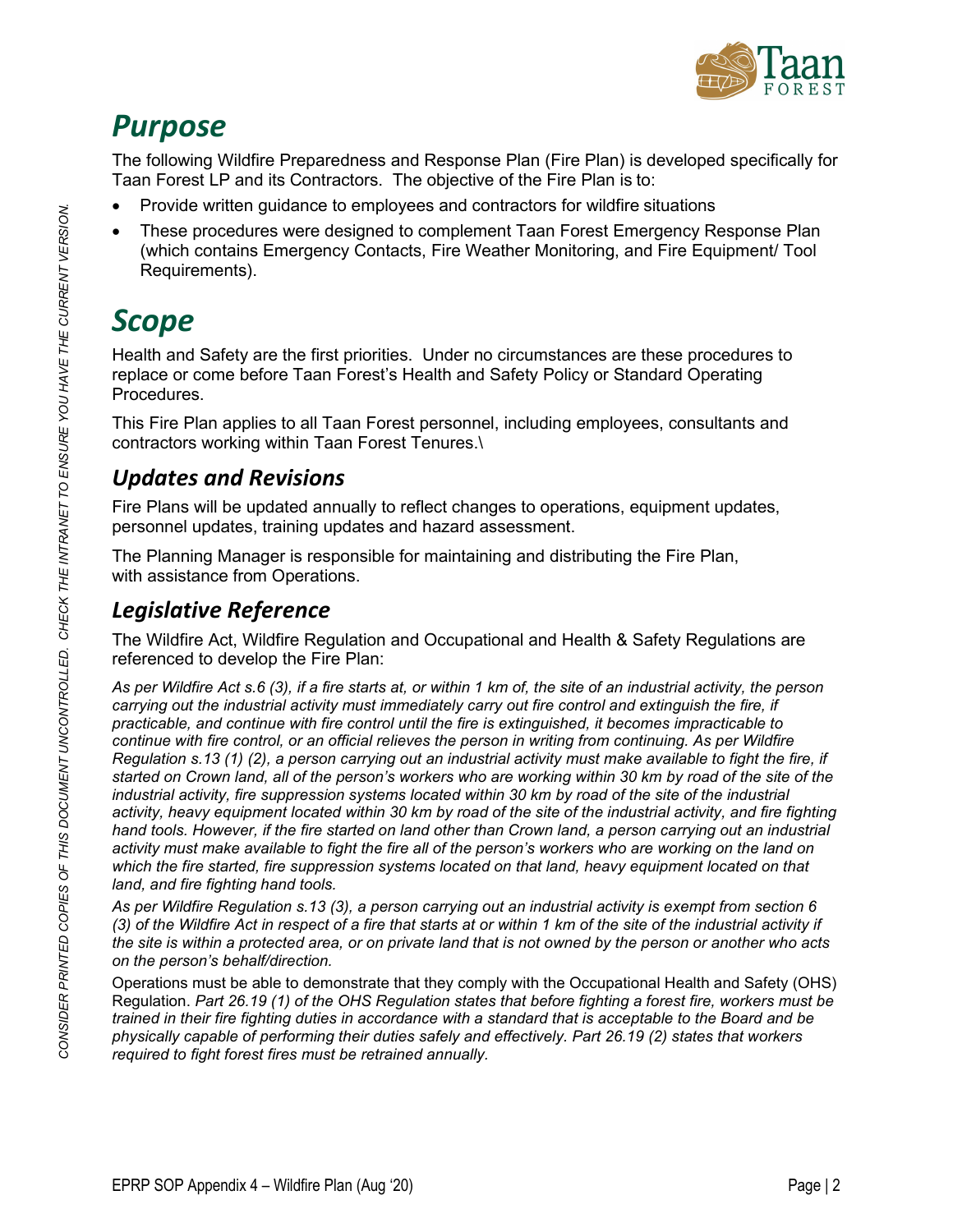

# <span id="page-3-0"></span>*Site Information*

#### <span id="page-3-3"></span>**Table 1: Taan Operation Coordinates**

| Location                          | <b>Coordinates</b> |                 |
|-----------------------------------|--------------------|-----------------|
| <b>Taan Office (Fire Cache)</b>   | N53° 16'.10.27"    | W131°59'27.43"  |
| <b>Juskatla Shop (Fire Cache)</b> | N53° 36'47.60"     | W132° 18'48.9"  |
| <b>Skidegate DLS</b>              | N53° 15'04.45"     | W132° 06'23.23" |
| <b>Ferguson DLS</b>               | N53° 40'14.48"     | W132° 17'21.14" |
| <b>McClinton DLS</b>              | N53° 38'47.81"     | W132° 35'33.83" |
| <b>Dinan DLS</b>                  | N53° 41'37.37"     | W132° 36'10.59" |
| <b>Alliford DLS</b>               | N53° 12'29.98"     | W131° 59'13.51" |
| <b>Louise DLS</b>                 | N53° 01'27.56"     | W131° 53'58.52" |
| <b>Sandspit Airport</b>           | N53° 15'13.37"     | W131° 48'59.12" |
| <b>Massett Airport</b>            | N54° 01'21.61"     | W132° 07'06.12" |

# <span id="page-3-1"></span>*Roles and Responsibilities*

The following section details the roles and responsibilities of personnel to prepare for and respond to emergency situations. In some cases, Contractors may be assigned various roles and responsibilities.

### <span id="page-3-2"></span>*Wildfire Plan Positions*

#### <span id="page-3-4"></span>**Table 2 :Key Personnel & Fire Response Positions**

| <b>Fire Response Position Title</b>        | <b>Employer - Position</b>                     |
|--------------------------------------------|------------------------------------------------|
| Fire Warden                                | <b>Planning Manager</b>                        |
| Incident Commander, Evacuation Coordinator | Planning Manager/ Planning Contract Supervisor |
| Sector Chiefs (Larger Fires)               | Taan and Haico Office Staff                    |
| Crew Boss, Supervisor                      | Supervisors / S100 Trained Personnel           |
| Fire Fighters                              | S100 Trained Personnel                         |
| Fire Watcher                               | As Designated                                  |

It is important to note that during wildfire events, the reporting structure changes from the normal hierarchy so that the Incident Commander retains overall responsibility and command with respect to firefighting activities. For each Crew, one Crew Boss is chosen. The Crew Boss retains overall responsibility and command for each member in the Crew.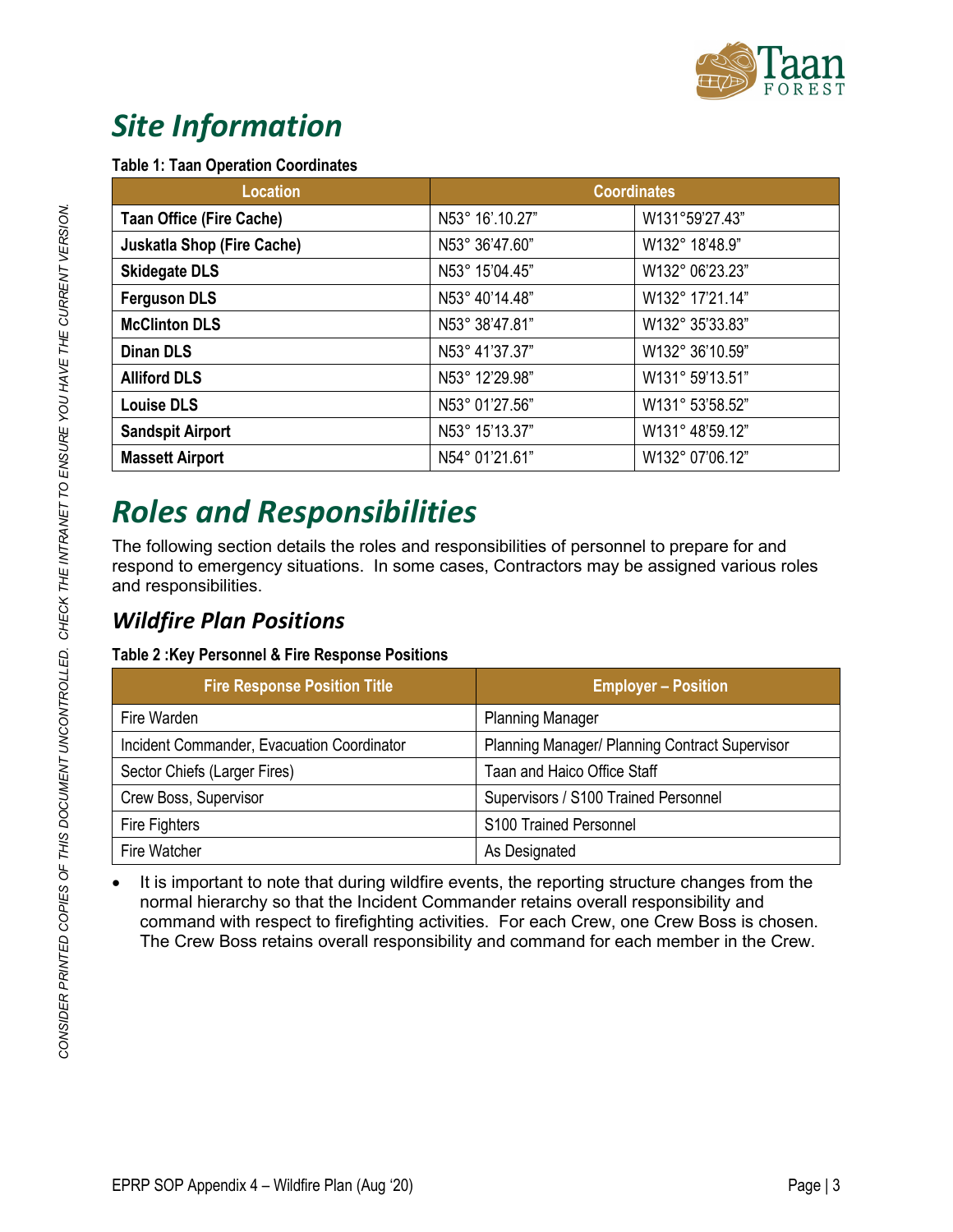



<span id="page-4-2"></span>**Figure 1: Wildfire Response Organisational Chart**

### <span id="page-4-0"></span>*Planning Manager*

- Ensure adequate resources are allocated to maintain fire preparedness and response procedures, equipment and training.
- Ensure the key personnel are adequately trained in fire response and prevention, as required.
- Ensure the Fire Plan is updated and distributed to operational personnel, as required, with assistance from the General Manager.
- Assist the General Manager to determine if mobilization of additional equipment from external agencies/companies is warranted.
- Provide assistance and advice to the General Manager (in terms of preparation as well as response to an emergency).
- Assist the General Manager to determine the risk of fire starting or spreading outside of Fire Season.
- Assist the General Manager to ensure government agencies are notified of fire incidences.

#### <span id="page-4-1"></span>**Fire Warden**

- Assist the General Manager / Incident Commander to ensure personnel are adequately trained in fire response and prevention
- Ensure the Taan fire cache has adequate fire tools (inspected and maintained as required)
- Assist the Incident Commander to locate fire-fighting equipment caches and guards
- Maintain daily fire weather records during fire season and notify General Manager and key personnel of Fire Danger Ratings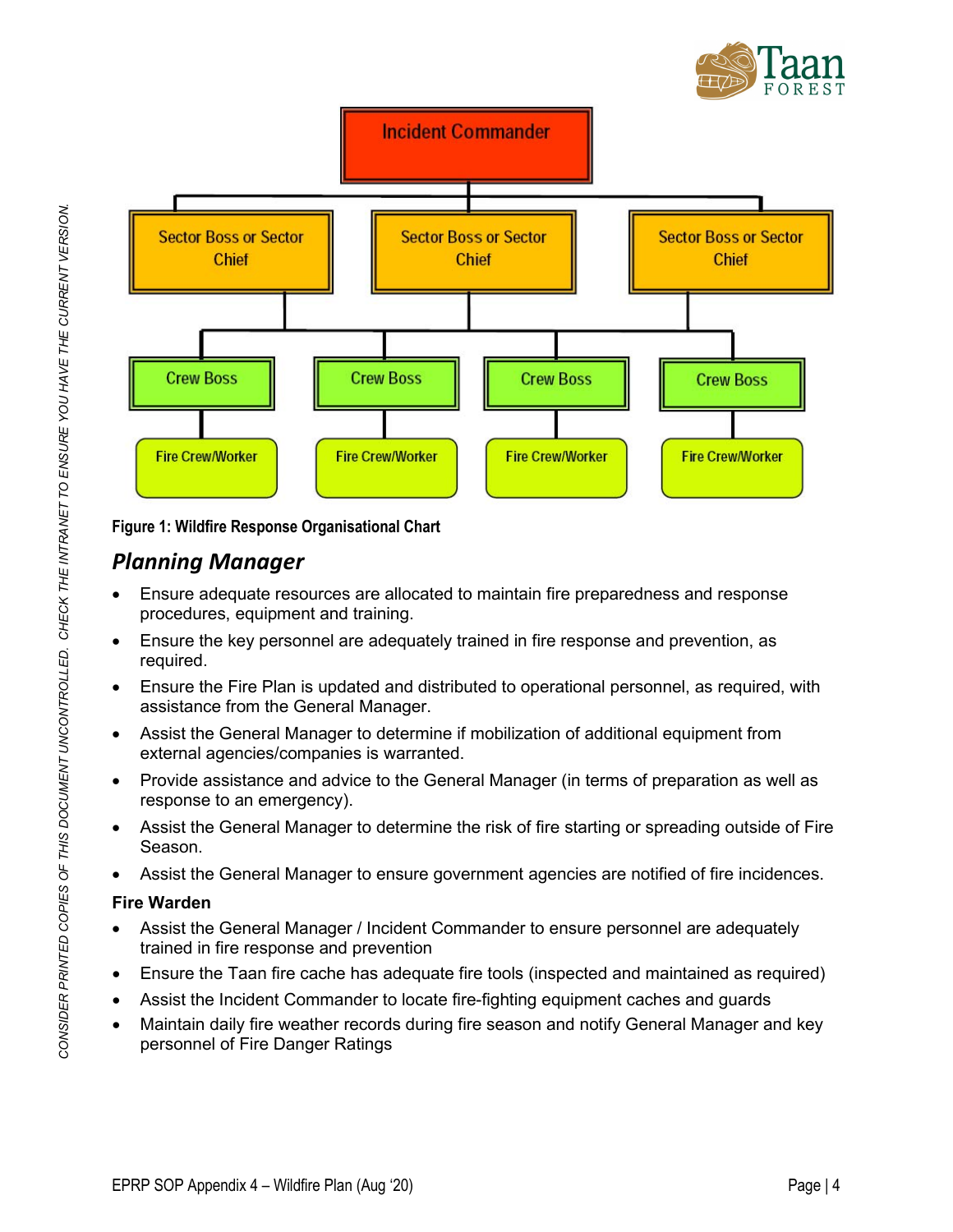

## <span id="page-5-0"></span>*Planning Manager/ Planning Contract Supervisor*

- Responsible for the ultimate control of all fires, providing overall direction and firefighting strategy and for shutting down work sites as required.
- Ensure copies of the EPRP (and this Appendix) are readily available.
- Ensure adequate fire equipment is on site and maintained.
- During emergencies, determine if mobilization of additional assistance/equipment from External Contractor/ Agencies/ Companies is warranted, with assistance from the Fire Warden.
- Recognize and take action against reported and observed hazardous conditions.
- Assign tasks and responsibilities to Supervisor and workers, as required.
- Monitor fire weather conditions and determine when there is a risk of a fire starting or spreading outside the Fire Season, with assistance from the Fire Warden.
- Conduct Fire Investigations and complete CMS Incident Report Forms and Fire Record Forms, as required, with assistance from the Fire Warden.
- Carry out additional roles and responsibilities, of the Incident Commander or Fire Boss where necessary

#### <span id="page-5-1"></span>**Incident Commander**

The Incident Commander (IC) will take on the role of **Fire Boss** (or delegate responsibility). He/she is responsible for the ultimate control of all fires, providing overall direction and firefighting strategy and for shutting down work sites as required; notifies Ministry Agencies; Identify Sector Bosses, where required; responsible for calling additional support personnel if necessary

#### **Develop overall strategy:**

- Formulate an effective fire suppression plan
- Coordinate activities of air tankers, helicopter and all field fire control activities (refer to 'Aircraft Authorization' section)
- Keep the Supervisors informed of the current and anticipated situation and additional requirements
- Ensure fire line organization is effective and that each *Sector Boss* knows his responsibilities
- Ensure that safety standards are met

#### **Communicate information:**

- Give safety talks prior to fire suppression activities
- Check that each *Sector Boss* understands all phases and the overall strategy
- Prepare and submit fire status reports as scheduled
- Regularly up-date the Ministry Agencies, adjacent operators and outside resources

#### **Once the fire is extinguished, record details and events of the incident:**

- Indicate the success / failure of actions taken to suppress the fire and make recommendation on how to improve these actions next time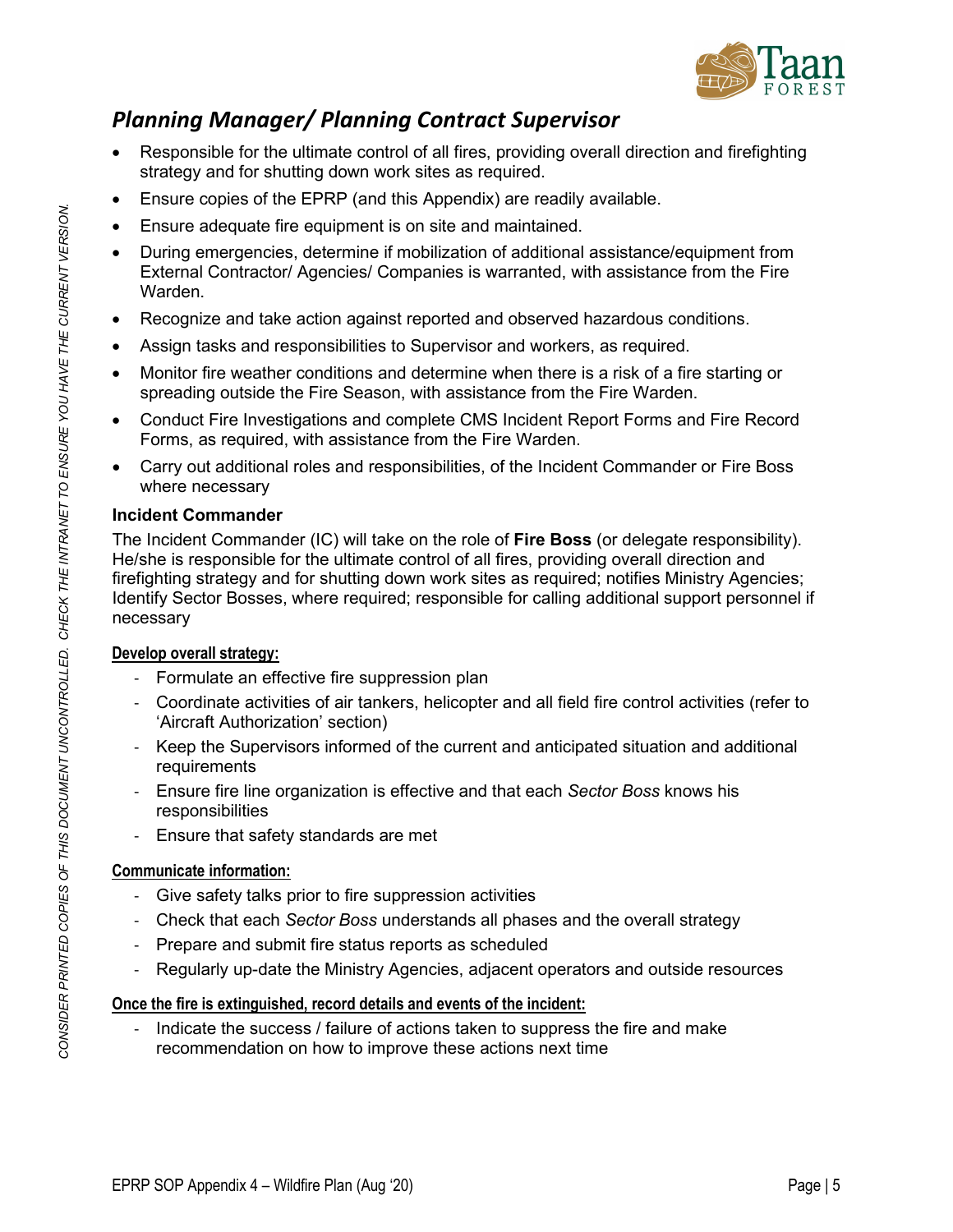

# <span id="page-6-0"></span>*Taan Office Staff*

- Appointed by the Incident Commander based on the requirements of the incident and available personnel. For certain areas of expertise (e.g., legal, risk management and public affairs/media relations), outside contractors and/or pre-identified personnel may be called in to supplement or support the response.
- HaiCo staff may also be called upon to assist (suitable roles based on training and experience).

#### <span id="page-6-1"></span>**Sector Bosses**

- Responsible for mobilizing and supervising on-site response operations performed by Taan Forest emergency response crews (machine operators, fallers, and ground crew), and/or hired contractors brought in to assist with the physical response, as directed by the Incident Commander.
- Collects, organizes and analyzes critical information about the incident, and oversees the development of operational response plans to deal with the current and anticipated requirements of the situation.
- Once the fire is extinguished, prepare a recommendation for replacing equipment. Also summarize the above information for the fire cost records to be provided to Accounting.
- Prepare a preliminary insurance report once the fire is extinguished and the final insurance report when all costs / damages have been determined.

#### <span id="page-6-2"></span>**Supervisors/ Crew Bosses**

- Ensure workers are adequately trained in fire preparedness and response procedures (e.g., S100).
- Ensure equipment and field caches have adequate fire response and that the equipment is inspected periodically and maintain as required. Promptly rectify any deficiencies.
- Aid the Incident Commander in organization and implementation of fire suppression activities and assign tasks and responsibilities to crew members for fire suppression.

#### <span id="page-6-3"></span>**Workers/ Fire Fighters**

• Refer to the Response Actions Section.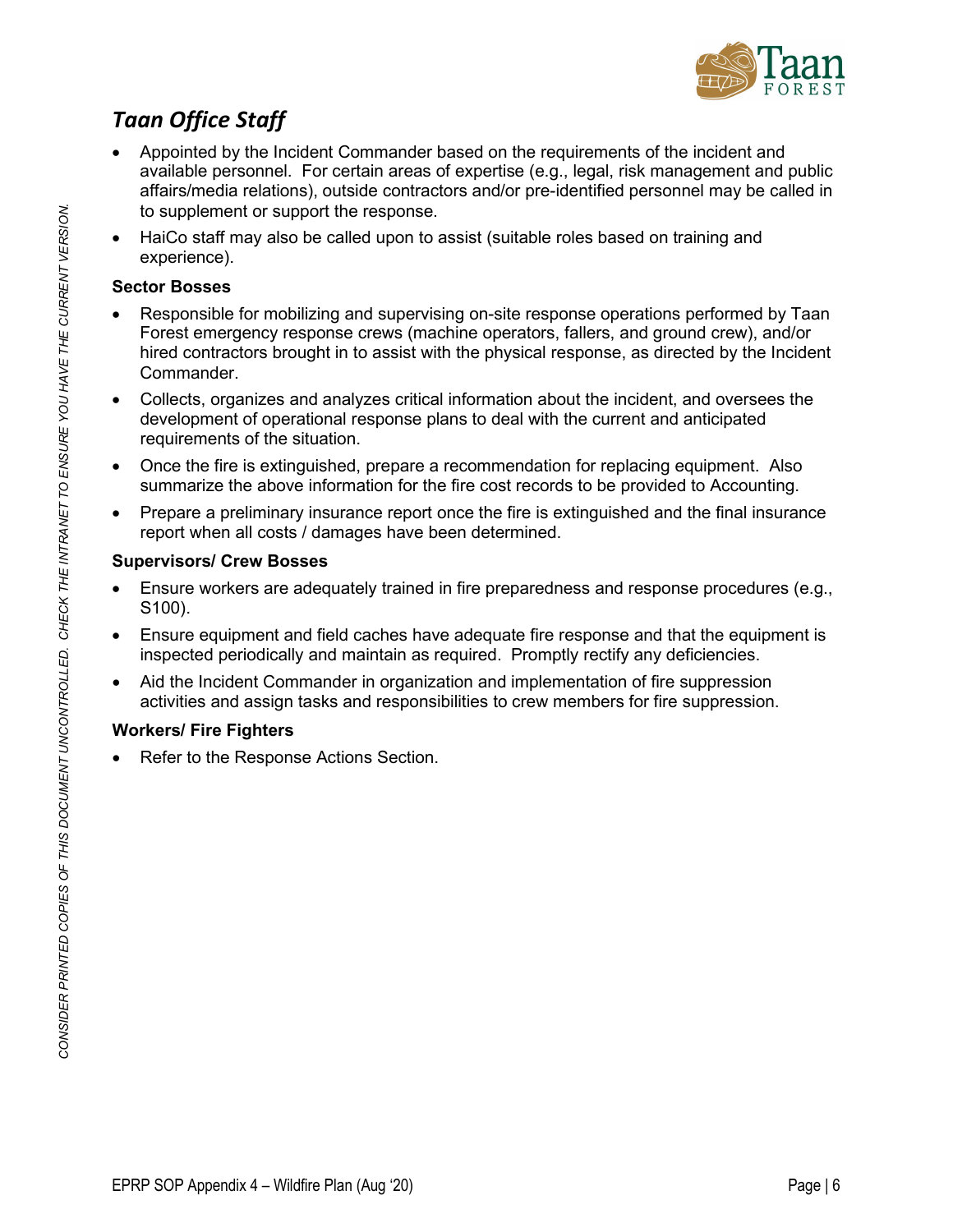

# <span id="page-7-0"></span>*Wildfire Preparedness*

### <span id="page-7-1"></span>*General Procedures*

- No smoking or Lunch fires in the field during fire season (high hazard reading).
- No blasting after 1pm during fire seasons (high hazard reading).
- Wear appropriate clothing (NO nylon or polyester fallers pants or hi-vis T-shirts these items are extremely flammable).
- Keep all firefighting equipment on site as required by Taan Forest Standards (keep pump cans full, fire tools at the most convenient spot adjacent to site).
- Know where the firefighting equipment cache is located.
- Be familiar with operation of fire equipment (extinguishers, pump cans, etc.).
- Have a basic understanding of Fire Suppression tactics, safety procedures, etc. through annual Fire Suppression Training (e.g. S100 Training, WATCH OUT, LCES etc.).
- Know the location of the closest available water and portable tank.
- Inspect work site for potential fire hazards and reduce where possible (flammable material must be removed from within 3m of stationary machinery, when welding or cutting in the woods during hazardous periods consider wetting down work areas prior to work, etc.).
- Check on the weather (monitor sticks or relative humidity) and current forest fires hazard rating.

### <span id="page-7-2"></span>*Fire Equipment*

Refer to the EPRP for details regarding fire equipment and tools.

#### <span id="page-7-3"></span>**Table 3: Fire Cache Inventories**

| Company     | <b>Equipment</b>                                                                                                                                                                                                                                                                                                            |
|-------------|-----------------------------------------------------------------------------------------------------------------------------------------------------------------------------------------------------------------------------------------------------------------------------------------------------------------------------|
| Taan        | Refer to the EPRP                                                                                                                                                                                                                                                                                                           |
| <b>LNR</b>  | 2 1500 gal water trucks<br>1500' 1" hose<br>1 2000 gal water trailer<br>2 John Deer Excavators<br>1 1500 gal bladder<br>1 D6 dozer<br>$\overline{\phantom{a}}$<br>5 Mark III pumps<br>2 cat/ finning excavators<br>$\qquad \qquad \blacksquare$<br>12 S100 trained personnel<br>2 3" Volume Pumps<br>-<br>3900' 1 1/2" hose |
| <b>ASFP</b> | 1 1000 gal fire truck<br>1 Honda 2"volume pump<br>1 Mark III<br>500' 1 1/2" hose<br>200' 1' hose<br>1 Wick375                                                                                                                                                                                                               |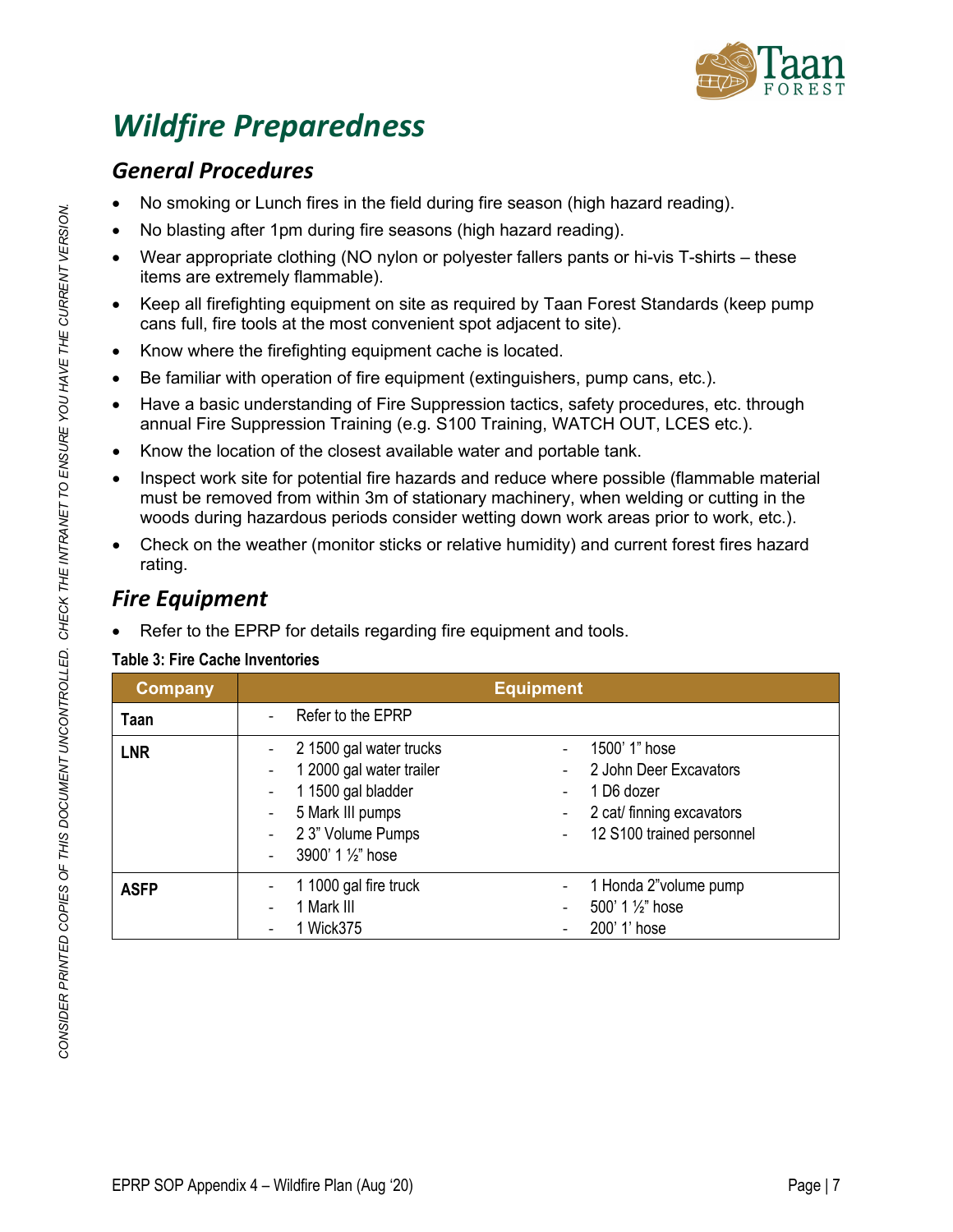

# <span id="page-8-0"></span>*Wildfire Response*

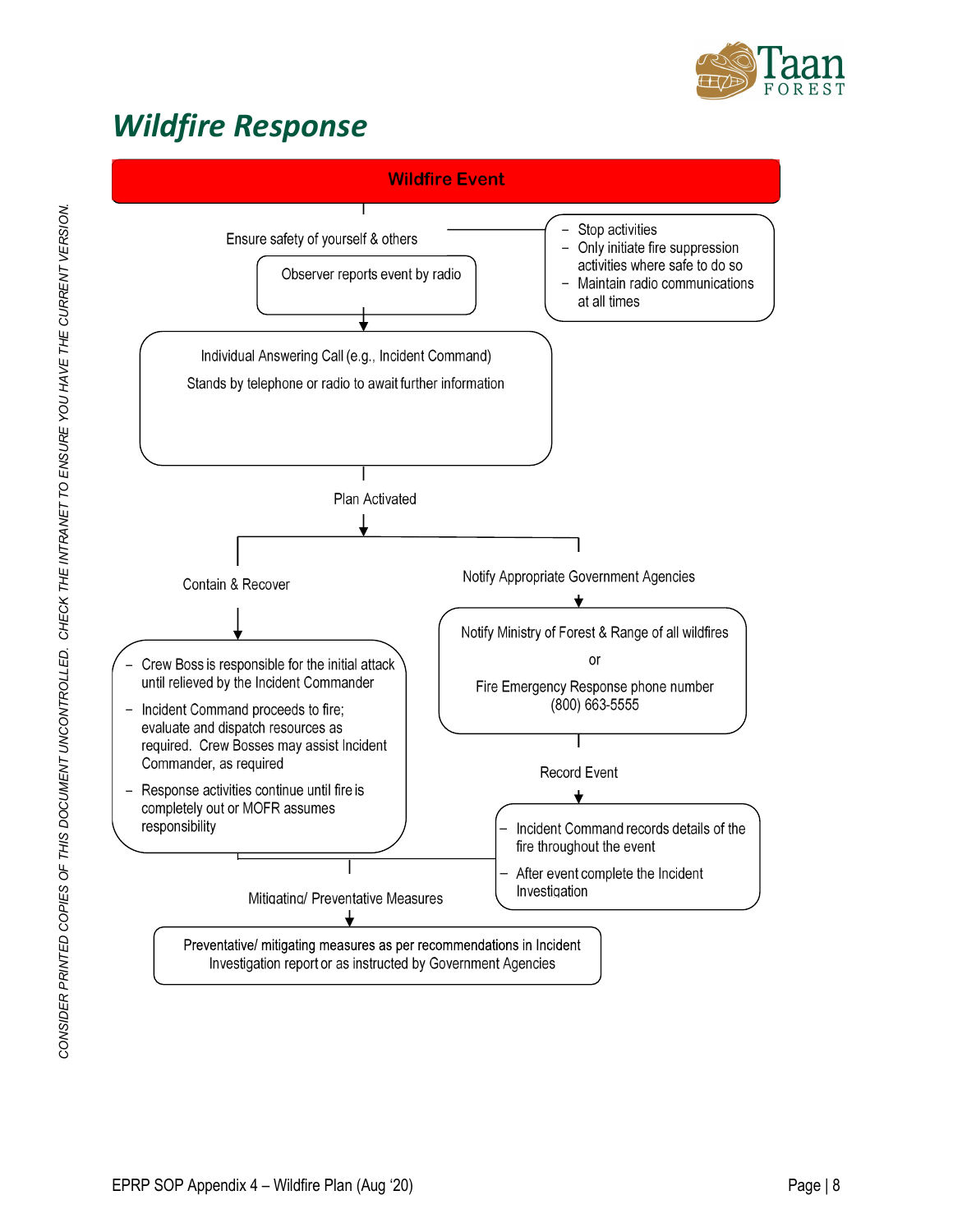

- The Wildfire Act requires Taan Forest to action fires that start within 1 km of Taan industrial activities, however it is expected that Taan Forest will action all fires within its operating tenures when they pose a risk to Taan resources, i.e. valuable timber, bridges, etc.
- When actioning a fire that Taan Forest is not legally responsible to take initial action, contact the appropriate Fire Centre and advise whether the fire involves private or crown land. Confirmation of Taan Forest' involvement in actioning the fire must be acquired from the Fire Center. This is made by asking the following question to the Fire Centre:

#### *"Does the Province require Taan Forest' assistance in actioning the fire?"*

- Request written confirmation that the Government will reimburse Taan Forest for taking action, all costs must be documented.
- Prior to dispatching air support, helicopter or fixed wing, every effort must be made to contact the FLNRO Fire Control Officer for (at minimum) verbal approval (i.e. to ensure costs are covered by FLNRO). If the Fire Control Officer is unavailable, approval is required from Senior Taan Forest Management (e.g., General Manager).
- After a fire report has been received that requires action (and FLNRO has been notified):
	- Taan Employees must muster at fire shed / box
	- Incident Commander will size up fire while other members prepare equipment
	- Incident Commander will conduct LCES and WATCH OUT Safety Briefings
	- First Aid crews should assemble all required first aid equipment to deal with fire and smoke related emergencies.
	- Crews will act under Incident Commander until fire is handed over to FLNRO

### <span id="page-9-0"></span>*Safety Briefings*

- Conduct Crew Briefings every day on every fire no matter how small. Discuss:
	- The Chain of Command
	- Designated lookouts (if any)
	- Communications plan
	- Escape routes that lead to adequate Safety Zones
	- Known fire line hazards.
	- Safe work procedures to be used
	- Current and expected fire behavior
	- Fire suppression strategies, current fire activities and progress
	- Suppression tasks
	- Individual work assignments
- Have LCES and WATCH OUT safety discussions every day while firefighting crews are active. Fire fighters should expect that a Sector Boss / Incident Commander (Supervisor) will give a WATCH OUT safety talk prior to any fire fighting activities.
	- **W**eather: Dominants fire behaviour. Be informed of weather forecasts and be familiar with how fire behaviour patterns may be affected
	- **A**ction: Be aware of the fire fighting action plan, based on current and expected fire behaviour
	- **T**ryout: Have at least two safe escape routes, and never evacuate uphill
	- **Communications: Maintain communications with crew, boss, and other crews at all time.** Warn others if you see something dangerous. Always work with a partner and know where your partner is at all times
	- **H**azards: Be aware of potential hazards (snags, falling rocks, heavy equipment or aircraft)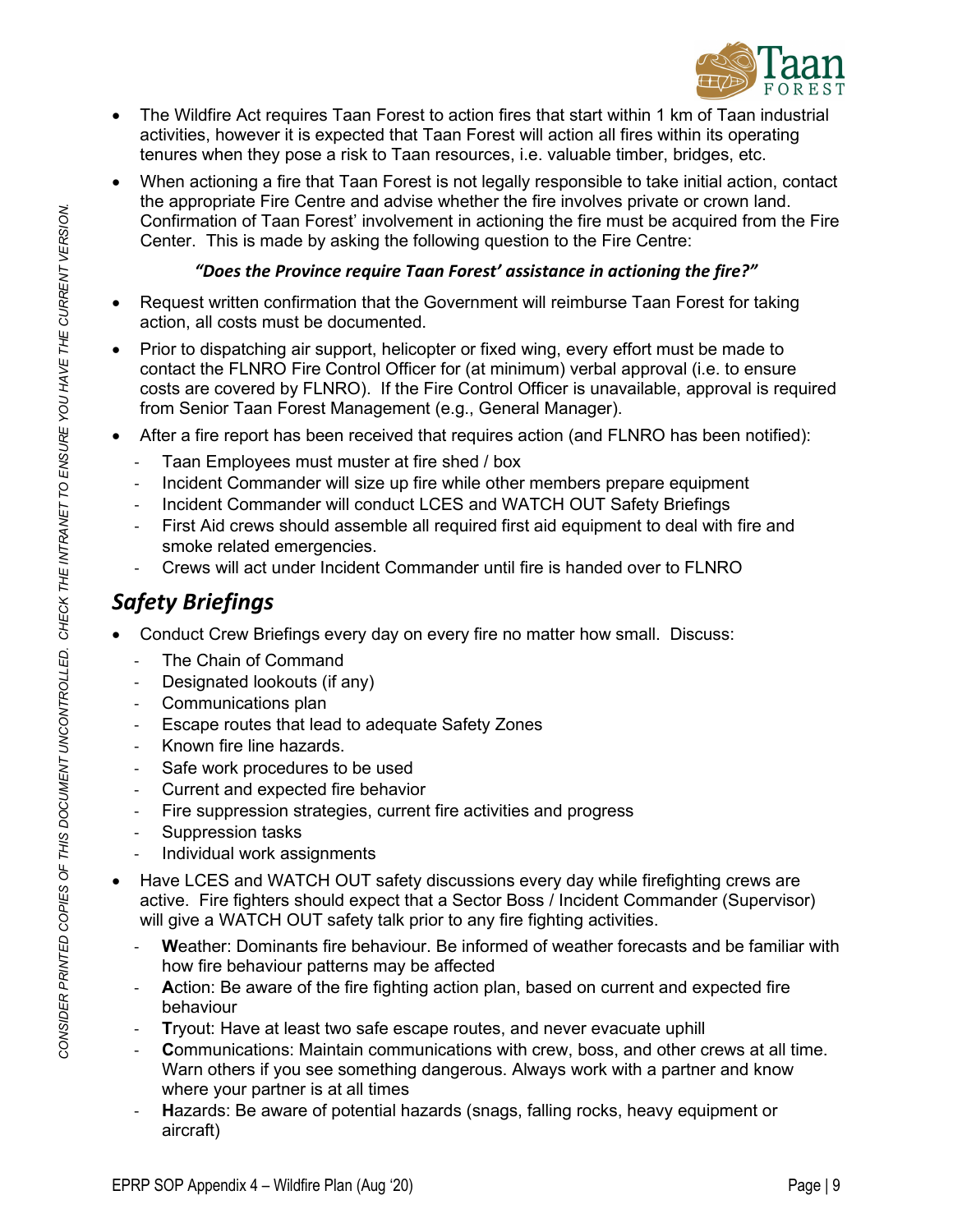

- **Observe: Watch for changes in wind direction, velocity, and clouds. Be aware of** symptoms of heat exhaustion and watch for symptoms in yourself and others
- Understand: Understand your instructions, and make sure yours are understood. Ask for clarification if unsure
- Think: Think clearly, be alert, and act decisively before your situation becomes critical.
- Safety first take every precaution to prevent injury to yourself and others
- **L**ookouts designate a lookout to monitor fires behaviour and change in direction
- **C**ommunications Maintain communications with IC, Crew and fire fighters. Let everyone know of new hazards on the fire line
- **E**scape Routes Have at least two escape routes to the safe zone, marked and timed
- **Safe Zones have pre-determined safe zones that protect fire fighters from smoke, heat** and other fire line hazards

#### **Safety Is Paramount If in Doubt – Back Out!**

### <span id="page-10-0"></span>*Ministry Take-Over Process*

- For extended fires, the MOFR is expected to take over management of the fire (note: this is subject to MOFR resources being available). Taan Forest personnel (including contractors) are expected to work cooperatively with the MOFR.
- Taan Forest expects to continue to make those fire response resources with 30km of the fire available during extended fires until relieved (in writing) by the MOFR.
- As per Wildfire Act section 2 (a) wildfires must be immediately reported to the Provincial Protection Branch at 1-800-663-555 (or \*5555 cell).
- *As per Wildfire Act s. 6 (3) (b), wildfire control action must continue until (a) the fire is extinguished, (b) it becomes impracticable to continue with fire control, or (c) relieved by an MOF official in writing.*

# <span id="page-10-1"></span>*Cost and Compensation for Fire Control - Summary*

- Where Taan Forest is legally required or requested to action a fire, the government will pay compensation. Compensation is subject to Taan Forest:
	- conducting an industrial activity (within 1km of the fire) and applicable to those resources located greater than 30km by road to the fire; or
	- being requested to action a fire by the Fire Centre.
- All firefighting costs must be tracked for potential compensation.
- Aircraft authorization must be documented.
- Where applicable, the Fire Centre's request for Taan Forest to action the fire must be documented.

#### <span id="page-10-2"></span>**Legal Requirements**

- Taan Forest' legal requirements are as follows:
	- *As per the Wildfire Act Part 2, s.17 the government must pay compensation as prescribed to a person who, in respect of a fire, carries out fire control under an obligation imposed under section 6, or complies with an order under section 16. Subject to subsections (3)*  and (4), the government may pay compensation as prescribed to a person for his, her or *its expenses incurred and work done in voluntarily fighting a fire on forest land or grass land or within 1km of forest land or grass land. Compensation is not payable under this section to a person in respect of a fire on private land that the person owns, rents or leases or on Crown land leased by the person from the government.*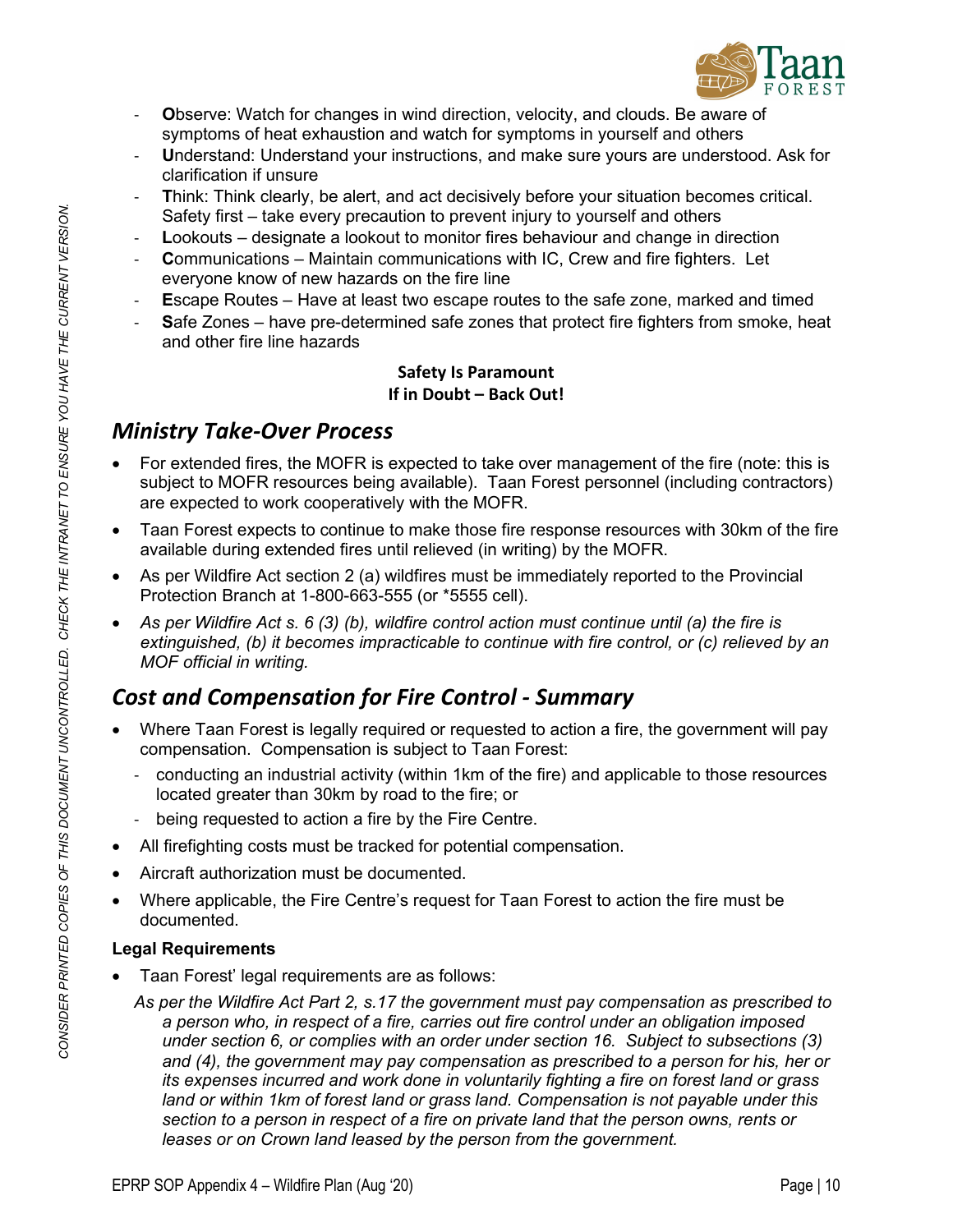

# <span id="page-11-0"></span>*Response Actions*

The following lists specific preparation, response and follow up actions when a fire is actioned.

<span id="page-11-1"></span>

|  |  | Table 4: Fire Response Actions by Position |  |  |  |
|--|--|--------------------------------------------|--|--|--|
|--|--|--------------------------------------------|--|--|--|

| <b>Fire Response Position</b>              | <b>Preparation and Response Actions</b>                                                                                                                                                                                                          |
|--------------------------------------------|--------------------------------------------------------------------------------------------------------------------------------------------------------------------------------------------------------------------------------------------------|
| <b>Incident Commander (or</b><br>delegate) | <b>Preparation:</b><br>Identify the personnel, equipment, and other resources needed to respond<br>safely and effectively to the incident                                                                                                        |
|                                            | Notify other Supervisors to stand-by or assemble crews; keep the<br>Supervisors informed of the current and anticipated situation and additional<br>requirements                                                                                 |
|                                            | Contact and maintain communications with the Fire Center, request aircraft<br>authorization and any additional resources, as required.                                                                                                           |
|                                            | Formulate an effective fire suppression plan. Coordinate activities of air<br>$\overline{\phantom{a}}$<br>tankers, helicopter and all field fire control activities                                                                              |
|                                            | Identify Sector Bosses (as required), ensure fire line organization is effective<br>and that each Sector Boss knows his responsibilities                                                                                                         |
|                                            | Establish the safety protocols and procedures associated with the response<br>(evaluate onsite and adjacent hazards)                                                                                                                             |
|                                            | Response:                                                                                                                                                                                                                                        |
|                                            | Give safety talks prior to fire suppression activities                                                                                                                                                                                           |
|                                            | Check that each Sector Boss understands all phases and the overall<br>strategy                                                                                                                                                                   |
|                                            | Regularly up-date the Ministry Agencies, adjacent operators, stakeholders<br>and outside resources (e.g., government agency representatives, local<br>residents or business owners, community groups, environmental or interest<br>groups, etc.) |
| <b>Sector Bosses</b>                       | <b>Preparation:</b>                                                                                                                                                                                                                              |
|                                            | Instruct crews to stop work and wait for further instructions<br>$\overline{\phantom{0}}$                                                                                                                                                        |
|                                            | Evaluate and dispatch additional resources as required to deal with the<br>incident - including air support (Incident Commander must request aircraft<br>authorization)                                                                          |
|                                            | Leave watchmen at each site (for a period determined by Taan Forest<br>Supervisor)                                                                                                                                                               |
|                                            | Get equipment ready for action (e.g. cats, low-bed, railway equipment,<br>tanker trucks etc.)                                                                                                                                                    |
|                                            | Advise engineering and forestry crews of maps required, areas to be<br>$\overline{\phantom{a}}$<br>surveyed or aerial reconnaissance                                                                                                             |
|                                            | Review the suppression strategy                                                                                                                                                                                                                  |
|                                            | Arrange workers into Fire Crews with an associated Crew Boss (assign<br>portable radios to Crew Bosses) and coordinate shift changes                                                                                                             |
|                                            | If water is available, arrange in Fire Crews in groups of 4-6 people                                                                                                                                                                             |
|                                            | If water is to be transported into the area, additional truck drivers and pump<br>operators may be need. Organize 3-man mobile tanker crews or 5-man<br>pump crews as required                                                                   |
|                                            | Ensure that all crews on the fire site have adequate communications and<br>ensure that safety is not compromised at the fire site                                                                                                                |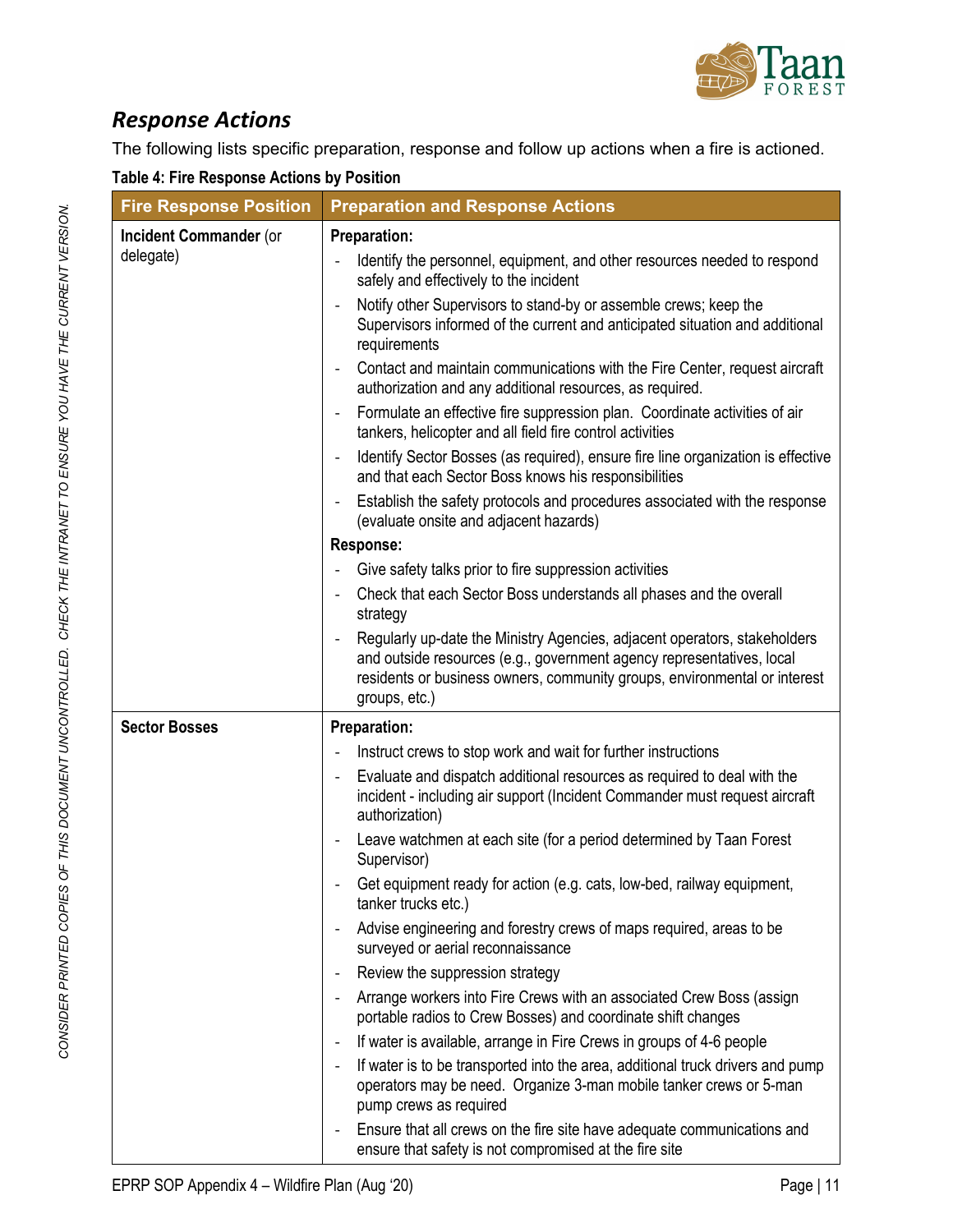

| <b>Fire Response Position</b> | <b>Preparation and Response Actions</b>                                                                                                                                                                                                                                          |  |
|-------------------------------|----------------------------------------------------------------------------------------------------------------------------------------------------------------------------------------------------------------------------------------------------------------------------------|--|
|                               | Response:                                                                                                                                                                                                                                                                        |  |
|                               | Set up schedule to report and record fire progress, local wind changes, men<br>or equipment requirements, quantity and location of firefighting equipment,<br>etc. to the Incident Commander or Office                                                                           |  |
|                               | Give clear instructions on methods for safely responding to a fire                                                                                                                                                                                                               |  |
|                               | Inform the crews about each element in the WATCH OUT (e.g. tell the crew<br>what the weather is doing, what the action plan is, where their escape<br>routes are, where potential hazards are located, etc.)                                                                     |  |
|                               | Establish and maintain communication at all times with Incident Commander<br>and field crews                                                                                                                                                                                     |  |
|                               | If heavy equipment is involved in fire fighting, a basic safety talk should be<br>given prior to start-up                                                                                                                                                                        |  |
|                               | Constantly monitor the weather for changes in weather patterns (may<br>designate a spotter to watch for weather changes and changes in fire<br>behaviour and spread)                                                                                                             |  |
|                               | Ensure the weather records are being maintained and continuous up-dated<br>weather information is provided. Alter fire fighting plan if changes in<br>weather result in changed fire behaviour, communicate any changes in the<br>action plan to the Incident Commander and crew |  |
|                               | Record details and events of the fire using the CMS Fire Record Form                                                                                                                                                                                                             |  |
|                               | Ensure everyone gets home at night (keep crew lists and check crew<br>members in and out)                                                                                                                                                                                        |  |
|                               | Oversee the treatment of injured employees in conjunction with the local<br>hospital and medical authorities as well as any follow-up treatment required                                                                                                                         |  |
|                               | If water is available, arrange in Fire Crews in groups of 4-6 people                                                                                                                                                                                                             |  |
|                               | If water is to be transported into the area, additional truck drivers and pump<br>operators may be need. Organize 3-man mobile tanker crews or 5-man<br>pump crews as required                                                                                                   |  |
|                               | Assign each Crew Boss to a sector of the fire and outline suppression<br>procedure                                                                                                                                                                                               |  |
|                               | Advise fallers of fire trails to be swamped out, logs bucked or trees felled on<br>the fire line                                                                                                                                                                                 |  |
|                               | Advise machine operators where to construct fire guards                                                                                                                                                                                                                          |  |
|                               | Determine, along with the Incident Commander and other Supervisor(s), the<br>effectiveness of initial action and whether the fire can be controlled during<br>the shift period                                                                                                   |  |
| <b>Crew Boss</b>              | Response:                                                                                                                                                                                                                                                                        |  |
|                               | As directed by the Incident Commander or Sector Boss:                                                                                                                                                                                                                            |  |
|                               | Assist the Incident Commander to locate pump/ relay tank site locations,<br>advance fire guards, etc.                                                                                                                                                                            |  |
|                               | Notify Sector Boss when when additional resources are required                                                                                                                                                                                                                   |  |
|                               | Dispatch heavy equipment to fire area; arrange for fuel and rigging                                                                                                                                                                                                              |  |
|                               | Supervise construction of equipment fire guards                                                                                                                                                                                                                                  |  |
|                               | Maintain communications with Incident Commander and Sector Boss                                                                                                                                                                                                                  |  |
|                               | Record quantity and location of equipment and accessories used on fire<br>(provide daily to the Sector Boss)                                                                                                                                                                     |  |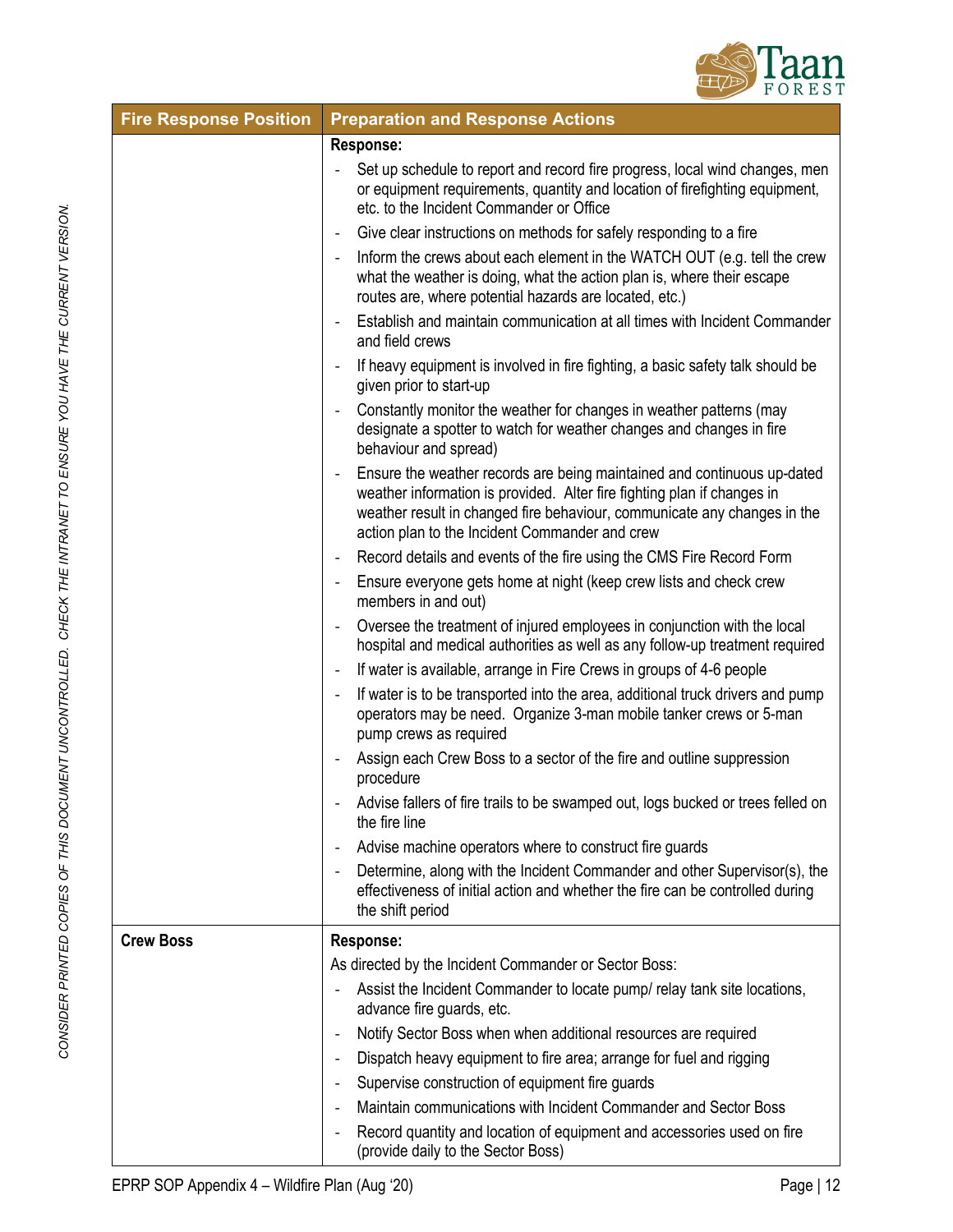

| <b>Fire Response Position</b> | <b>Preparation and Response Actions</b>                                                                                                                                                                                                                                                                                                                                                                                                                                                                                                                                                                                                                                                                                                                                                                                                                                                               |  |
|-------------------------------|-------------------------------------------------------------------------------------------------------------------------------------------------------------------------------------------------------------------------------------------------------------------------------------------------------------------------------------------------------------------------------------------------------------------------------------------------------------------------------------------------------------------------------------------------------------------------------------------------------------------------------------------------------------------------------------------------------------------------------------------------------------------------------------------------------------------------------------------------------------------------------------------------------|--|
| <b>Fire Fighters</b>          | <b>Preparation:</b><br>Wear appropriate clothing (NO nylon or polyester fallers pants or hi-vis T-<br>shirts - these items are extremely flammable)<br>Know where the firefighting equipment cache is located<br>Be familiar with operation of fire equipment (extinguishers, pump cans, etc.)<br>$\overline{\phantom{a}}$<br>Have a basic understanding of fire suppression tactics, safety procedures<br>(e.g., valid S100 course)<br>Know the location of the closest available water and/or portable tank<br>Response:<br>Take on assigned role from the Crew Boss (Supervisor) and follow<br>directions. Ask for clarification if you don't understand your instructions<br>Understand each element in the WATCH OUT safety review.                                                                                                                                                              |  |
|                               | Take every precaution to prevent injury to yourself and others<br>Don't action a fire without at least two safe escape routes, know where your<br>escape routes and safety zones are<br>Inform Crew Boss of any localized changes in weather<br>Warn your crew and Crew Boss if you see something dangerous (for<br>example give the alarm if the fire jumps the line)                                                                                                                                                                                                                                                                                                                                                                                                                                                                                                                                |  |
| <b>Taan Staff</b>             | Response:<br>As directed by the Incident Commander or Sector Boss:<br>Up-date and track fire progress and provide maps showing fire boundaries<br>Make aerial reconnaissance of fire area and report<br>Locate pump and relay tank sites, advance fire guards and locate isolated<br>boundaries<br>Identify possible heli-ports, best access to fire, fire guard locations, water<br>sources and hose lays, heavy fuel areas and critical / important features for<br>suppression activities<br>Provide weather forecasts, weather readings, etc.<br>Join Fire Crew<br>Keep a continuous inventory of all firefighting equipment and ensure that all<br>equipment is accounted for and maintained in good working order<br>Oversees the financial aspects of the response including expense<br>authorities and processing, cost tracking, and claims management (i.e.<br>Ministry claims, insurance). |  |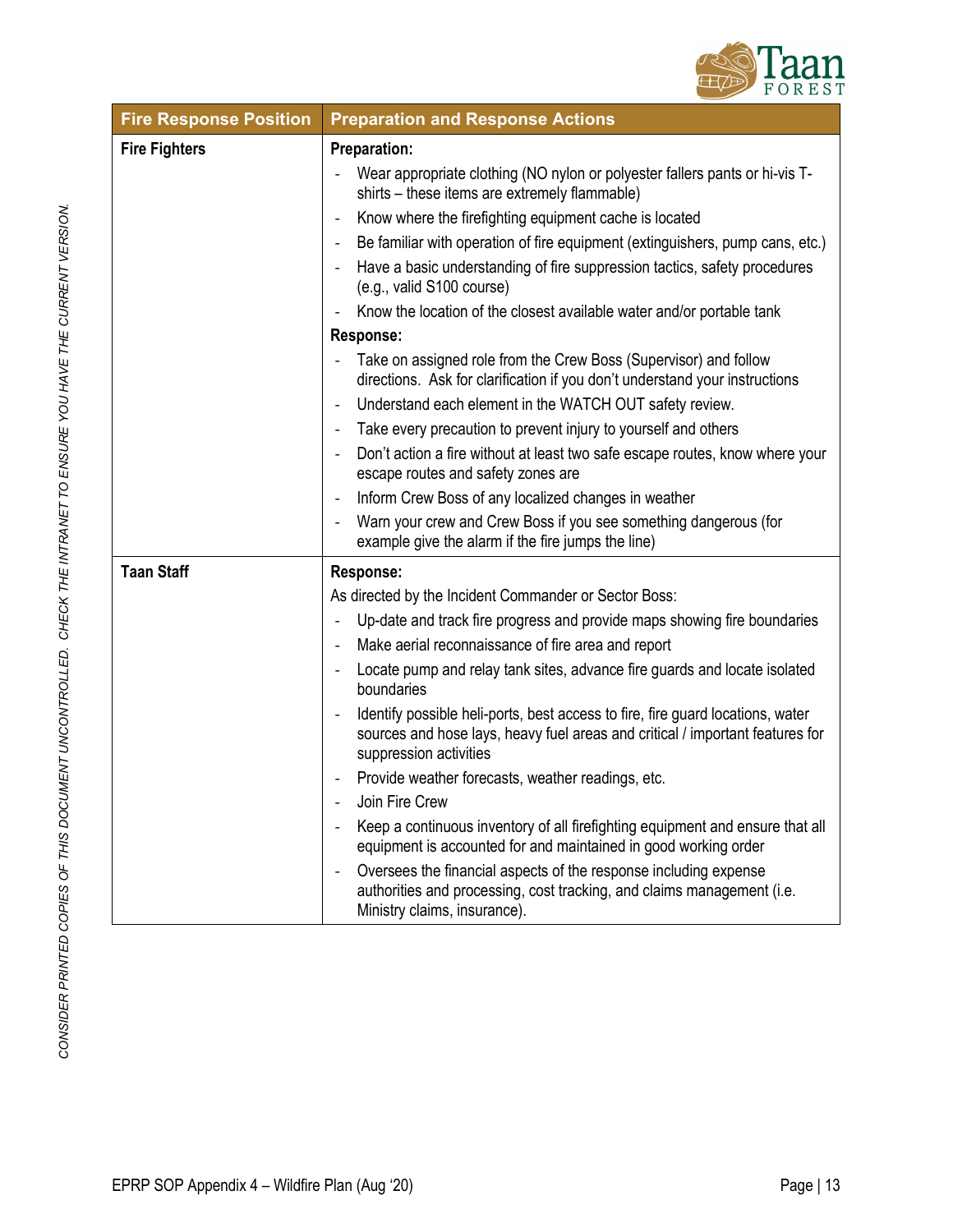

### <span id="page-14-0"></span>*Follow up Actions*

- Retain personnel on the fire to monitor and extinguish hot spots.
- Ensure a night watchman remains on site until no hot spots are found during the day.
- Recover all fire equipment and return to fire catches / shop.
- Replenish all required fire equipment (replace as required).
- Incident Commander (with assistance from Sector Bosses) ensure that all daily CMS Fire Record Forms are completed and filed accordingly.
- Once the fire is extinguished, record details of the incident and clean-up.
	- List of fire fighter's names and time spent on fire
	- Equipment on fire, time on fire, who operated and fuel consumed (keep hours of use each day and mileage if applicable)
	- Fire hose type and lengths use each day
	- Track other cost such as: loss or damage to equipment, repairs made to equipment, fuel supplied to equipment not owned by Taan Forest, air craft charters
	- Recover all fire equipment, clean / repair and return to fire caches / shop
	- Replenish all required fire equipment as required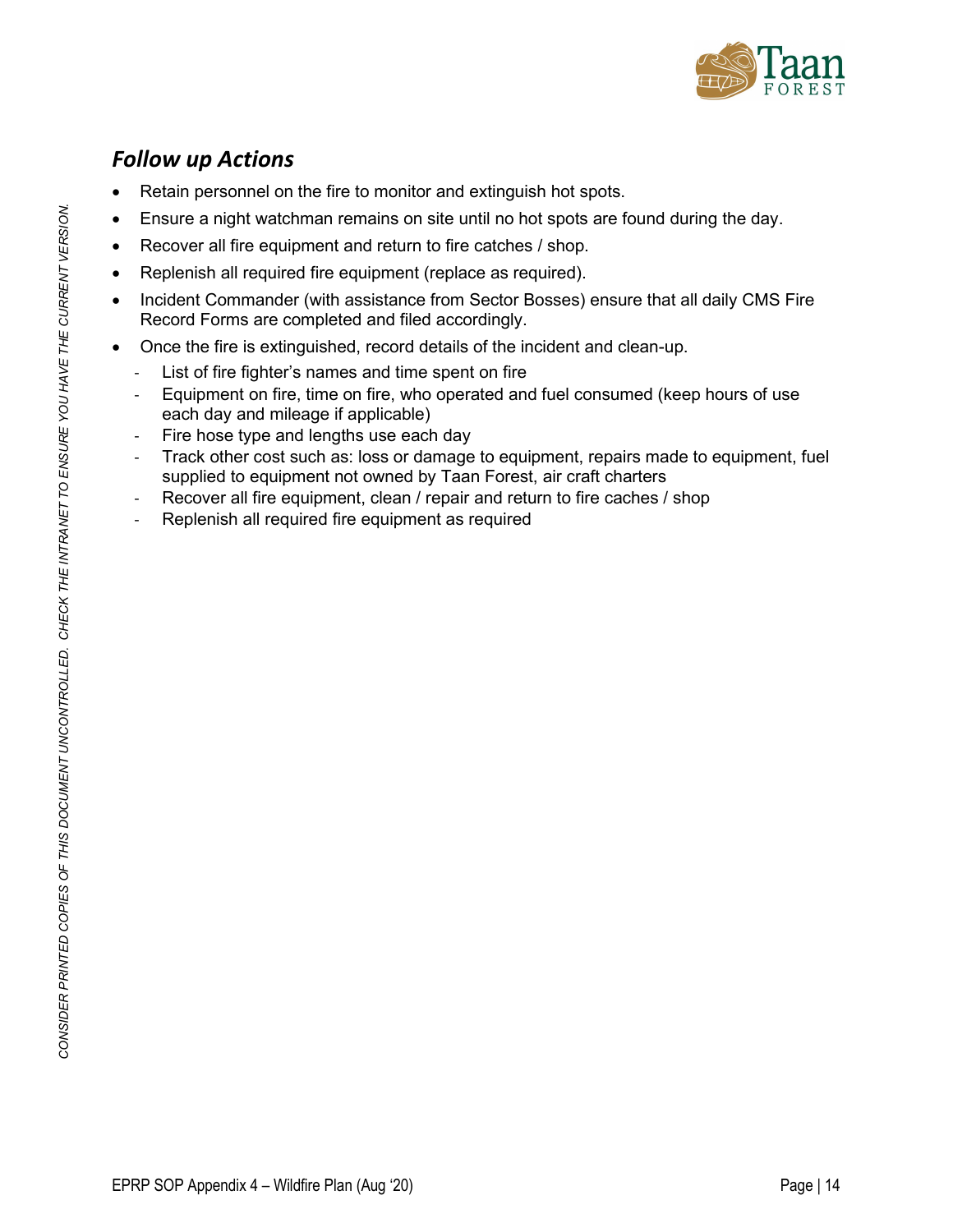

# <span id="page-15-0"></span>*Definitions*

|                                           | Numerical rating of the total amount of fuel available for combustion. It combines the                                                                                                                                                                                                                                                                                                                                                                                                                                                                                                                                                                                                                                            |
|-------------------------------------------|-----------------------------------------------------------------------------------------------------------------------------------------------------------------------------------------------------------------------------------------------------------------------------------------------------------------------------------------------------------------------------------------------------------------------------------------------------------------------------------------------------------------------------------------------------------------------------------------------------------------------------------------------------------------------------------------------------------------------------------|
| Build-Up Index (BUI)                      | DMC and the DC.                                                                                                                                                                                                                                                                                                                                                                                                                                                                                                                                                                                                                                                                                                                   |
| Duff Moisture Code (DMC)                  | Numerical rating of the average moisture content of the duff layer, a layer of loosely<br>compacted organic layers of moderate depth on the ground. The DMC gives an<br>indication of fuel consumption in moderate duff layers and medium-sized woody<br>material.                                                                                                                                                                                                                                                                                                                                                                                                                                                                |
| Drought Code (DC)                         | Numerical rating of the average moisture content of deep, compact, organic layers in<br>the floor of the forest. The DC is an indicator of seasonal drought effects on the forest<br>fuels, and amount of smouldering in deep duff layers and large logs.                                                                                                                                                                                                                                                                                                                                                                                                                                                                         |
| Fine Fuel Moisture Code (FFMC)            | Numerical rating of the moisture content of litter and other cured fine fuels. This is<br>made up mostly of dead and down needles and leaves, as well as lichens, mosses<br>and other small loose debris. The FFMC is an indicator of the relative ease of ignition<br>and flammability of fine fuels.                                                                                                                                                                                                                                                                                                                                                                                                                            |
| Fire Danger Class (DGR)                   | The Fire Danger Class (DGR) as determined in section 6(2) of the Wildfire<br>Regulation. DGR is determined by Fire Region (Schedule 1) using the BUI and FWI.<br>Low - low danger rating.<br>Moderate - carry out any forest activities with caution.<br>High - fire hazard is serious. Extreme caution must be used in any forest activities.<br>Extreme - extremely high fire hazard. General forest activities may be restricted,<br>including burning permits, industrial activities and campfires.                                                                                                                                                                                                                           |
| Fire Season<br>Wildfire Regulation s.6(1) | Means the period<br>beginning on<br>the third day after the area is snow free, or<br>in areas where snow cover is often absent, the third consecutive day that the<br>temperature at noon is at least 12 degrees, and<br>ending on whichever occurs first<br>the first day of October on which each of the following is present;<br>the daily fine fuel moisture code value is 75 of less;<br>the daily duff moisture code value is 6 or less;<br>the drought code value is 15 or less, or<br>noon of the first day on which the area becomes snow covered.                                                                                                                                                                       |
| Fire Rank<br>Fire Weather Index (FWI)     | Fire Rank has been used to differentiate between a minor and major fire. The Fire<br>Rank system enables fire fighters to communicate a summarized assessment of fire<br>behaviour.<br>Rank 1 - smouldering ground or creeping surface fire.<br>Rank 2 - low vigour surface fire.<br>Rank 3 - moderately vigorous surface fire.<br>Rank 4 – highly vigorous surface fire, torching (or passive crown fire).<br>Rank 5 - extremely vigorous surface fire or active crown fire.<br>Rank 6 - blow-up or conflagration; extreme fire behaviour.<br>Numerical rating of fire intensity. It combines the ISI and the BUI. It is suitable as a<br>general index of fire danger and accounts for the effects of fuel moisture and wind on |
|                                           | fire behaviour.                                                                                                                                                                                                                                                                                                                                                                                                                                                                                                                                                                                                                                                                                                                   |
| Major Fire<br>Fire Rank 3-6               | A fire is considered major if it is not brought under control by 10:00 am the morning<br>following its outbreak. As per KPS's Environmental Reporting Standard, a major fire<br>is defined as Level 1 or Level 2 (most severe) A major fire can also be defined by<br>Fire Rank 3 to Fire Rank 6 (see definitions above).                                                                                                                                                                                                                                                                                                                                                                                                         |
| Minor Fire                                | A fire is considered minor if it is brought under control by 10:00 am the morning<br>following its outbreak. As per KPS's Environmental Reporting Standard, a minor fire<br>is defined as Level 3 or Level 4 (least severe). A minor fire can also be defined by<br>Fire Rank 1 to Fire Rank 2 (see definitions above).                                                                                                                                                                                                                                                                                                                                                                                                           |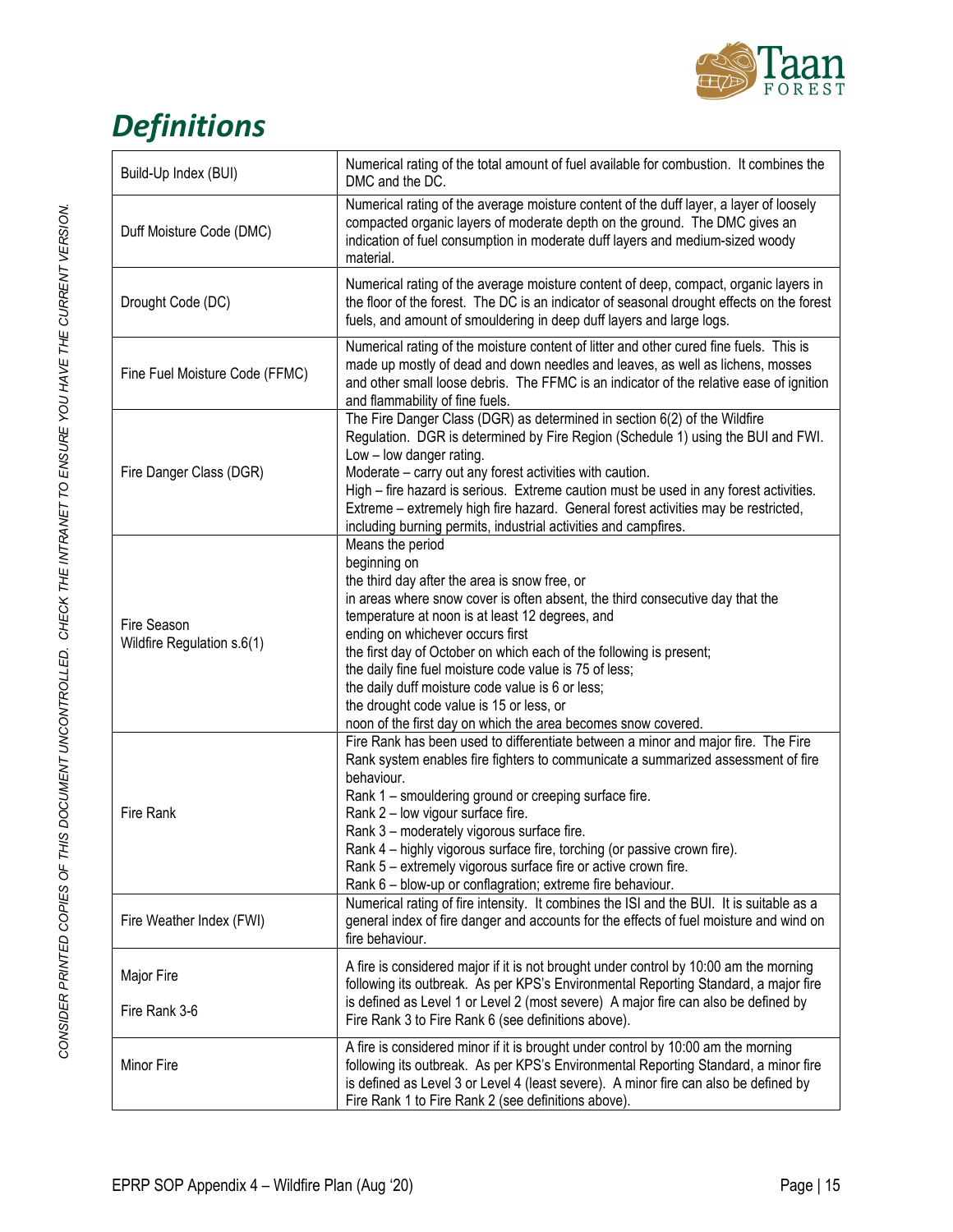

|                            | A high risk activity includes:                                                              |
|----------------------------|---------------------------------------------------------------------------------------------|
|                            | Mechanical brushing;                                                                        |
|                            | Disk trenching;                                                                             |
|                            | Preparation or use of explosives;                                                           |
|                            | Using fire or spark-producing tools, including cutting tools;                               |
|                            | Using or preparing fireworks or pyrotechnics;                                               |
|                            | Grinding, including rail grinding;                                                          |
|                            | Mechanical land clearing;                                                                   |
|                            | Operating a power saw other than while doing so on a road or a landing or in                |
|                            | a log sort area;                                                                            |
| <b>High Risk Activity</b>  | Rock drilling; provided drill is not within combustible material                            |
| Wildfire Regulation s.1(1) | Tree processing, including de-limbing;<br>$\qquad \qquad \blacksquare$                      |
|                            | Welding;<br>$\overline{\phantom{a}}$                                                        |
|                            | Portable wood chipping, milling, processing or manufacturing;                               |
|                            | Log forwarding other than by logging truck on a road;                                       |
|                            | Skidding logs;                                                                              |
|                            | Yarding logs using cable systems;                                                           |
|                            |                                                                                             |
|                            | Operating a vehicle equipped with metal tracks, chains or studs other than<br>operating it  |
|                            | for road construction, road maintenance or road deactivation, or                            |
|                            |                                                                                             |
|                            | on a road or landing or in a log sort area;                                                 |
|                            | Clearing or maintaining rights of way, including grass mowing.                              |
|                            | An industrial activity includes:                                                            |
|                            | debris piling,                                                                              |
|                            | mechanical modification of forest debris,                                                   |
|                            | silviculture treatments,                                                                    |
|                            | timber harvesting,                                                                          |
|                            | road construction,                                                                          |
|                            | road maintenance,                                                                           |
|                            | road deactivation,                                                                          |
|                            | yarding logs with helicopter,                                                               |
| <b>Industrial Activity</b> | operating a power saw on a road/landing/log sort area,                                      |
| Wildfire Regulation s.1(3) | the use of machinery on a road/landing/log sort area, and                                   |
|                            | loading logs on a road/landing/log sort area.                                               |
|                            | Operating equipment or machinery in relation to activities other than forest                |
|                            | management during                                                                           |
|                            | debris piling,                                                                              |
|                            | road construction, road maintenance or road deactivation,                                   |
|                            | rock drilling,                                                                              |
|                            | mining operations,                                                                          |
|                            | railway operations,                                                                         |
|                            | utility transmission operations, or                                                         |
|                            | portable wood chipping, milling, processing or manufacturing                                |
|                            | Numerical rating of the expected rate of fire spread. It combines the effects of wind       |
| Initial Spread Index (ISI) | and the FFMC on rate of spread without the influence of variable quantities of fuel.        |
|                            | A system that can deliver a sufficient volume of water to effectively fight a fire of a     |
|                            | reasonable foreseeable size, taking all factors into consideration, including the           |
|                            | conditions of any area where the delivery system may need to be used. Also a                |
|                            | system that can deliver water to any place at the site of an industrial activity, on the    |
|                            | burn area or the site of the high risk activity, or reasonably adjacent to the burn site or |
| Water Delivery System      | the site of a high risk activity.                                                           |
|                            | A person carrying out a timber harvesting operation that uses helicopters to extract        |
|                            | logs must ensure that all helicopters used in the operation are equipped and                |
|                            | maintained such that they meet the requirements of the definition of a "water delivery      |
|                            | system".                                                                                    |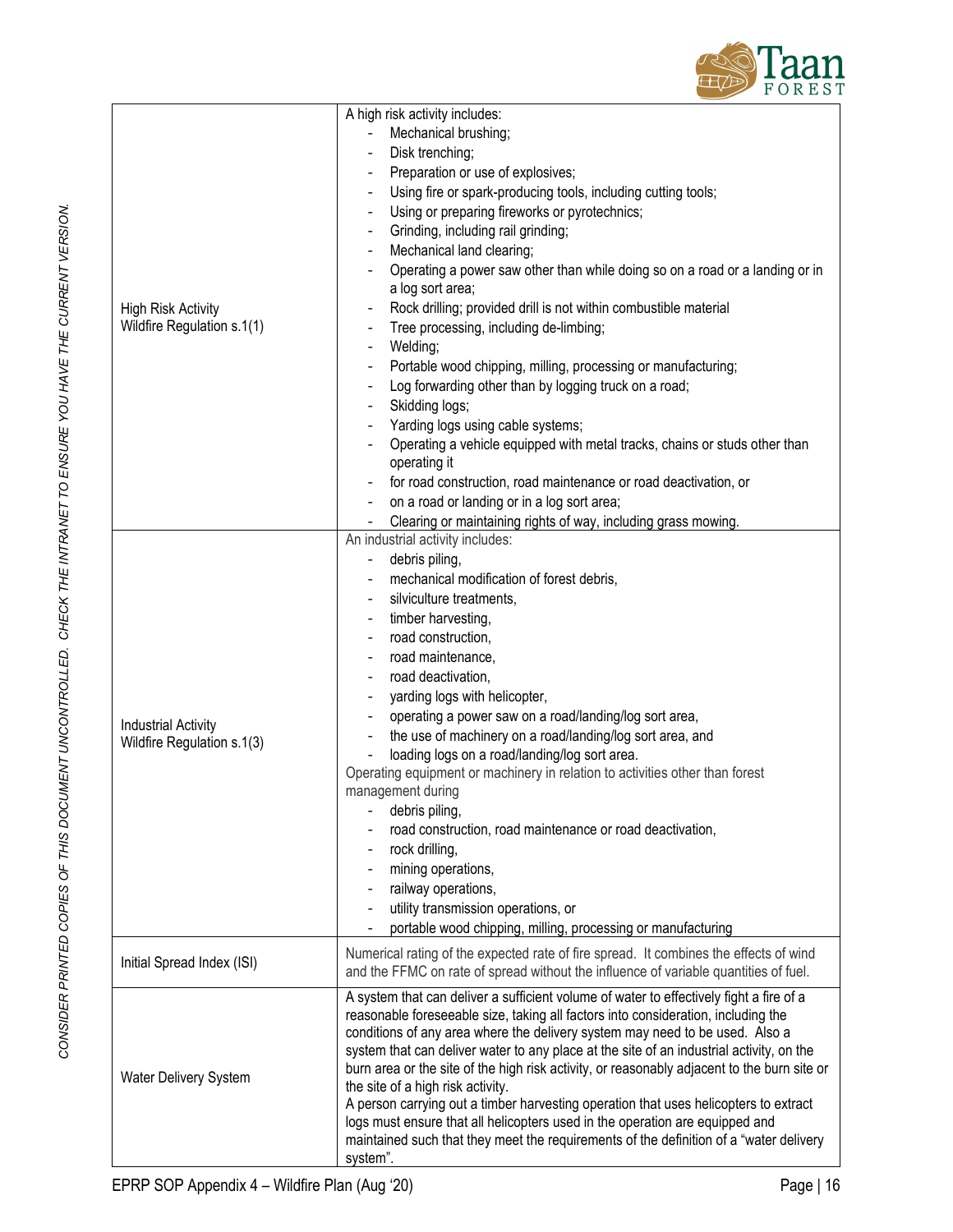

# <span id="page-17-0"></span>*Active Harvesting Areas*

### <span id="page-17-1"></span>*Active Harvesting 2020*

| <b>Block</b>   | <b>Coordinates</b> | <b>Coordinates</b> | <b>Ease of Public</b><br><b>Access</b> | <b>Fire Risk Map</b> | <b>Taan Fire Risk</b><br><b>Determination</b> |  |  |
|----------------|--------------------|--------------------|----------------------------------------|----------------------|-----------------------------------------------|--|--|
| <b>AIN001</b>  | 53° 45' 39" N      | 132° 28' 44" W     | Moderate                               | Low                  | <b>Moderate</b>                               |  |  |
| <b>BER005</b>  | 53° 28' 43" N      | 132° 06' 40" W     | <b>Difficult</b>                       | Low                  | <b>Moderate</b>                               |  |  |
| <b>BER006</b>  | 53° 29' 00" N      | 132° 05' 52" W     | Moderate                               | Low                  | <b>Moderate</b>                               |  |  |
| <b>BRE002</b>  | 52° 55' 30" N      | 131° 38' 45" W     | <b>Difficult</b>                       | Low                  | Low                                           |  |  |
| <b>GEI003</b>  | 53° 34' 07" N      | 131° 58' 13" W     | <b>Difficult</b>                       | <b>Severe</b>        | <b>High</b>                                   |  |  |
| <b>IAN014</b>  | 53° 48' 36" N      | 132° 29' 11" W     | Moderate                               | Low                  | <b>Moderate</b>                               |  |  |
| <b>IAN015</b>  | 53° 43' 50" N      | 132° 39' 15" W     | <b>Difficult</b>                       | Low                  | <b>Moderate</b>                               |  |  |
| <b>IAN016</b>  | 53° 49' 32" N      | 132° 27' 57" W     | <b>Difficult</b>                       | Low                  | <b>Moderate</b>                               |  |  |
| <b>IAN017</b>  | 53° 48' 21" N      | 132° 26' 38" W     | <b>Difficult</b>                       | Low                  | <b>Moderate</b>                               |  |  |
| <b>KNG002</b>  | 53° 26' 36" N      | 132° 19' 53" W     | Moderate                               | Low                  | <b>High</b>                                   |  |  |
| <b>KNG003</b>  | 53° 26' 51" N      | 132° 17' 05" W     | Moderate                               | Low                  | Low                                           |  |  |
| <b>LAW001</b>  | 53° 24' 46" N      | 131° 55' 49" W     | <b>Easy</b>                            | <b>Severe</b>        | <b>High</b>                                   |  |  |
| <b>LAW002</b>  | 53° 24' 56" N      | 131° 56' 46" W     | Easy                                   | <b>Severe</b>        | <b>High</b>                                   |  |  |
| <b>LAW005S</b> | 53° 23' 41" N      | 131° 56' 43" W     | Easy                                   | <b>Severe</b>        | <b>High</b>                                   |  |  |
| <b>LOG005S</b> | 53° 30' 02" N      | 132° 4' 7" W       | <b>Moderate</b>                        | Low                  | <b>Moderate</b>                               |  |  |
| <b>LOG020</b>  | 53° 29' 21" N      | 132° 4' 34" W      | Moderate                               | Low                  | <b>Moderate</b>                               |  |  |
| <b>LYK002</b>  | 53° 38' 52" N      | 132° 10' 28" W     | Easy                                   | <b>Severe</b>        | <b>High</b>                                   |  |  |
| <b>MAM006</b>  | 53° 29' 10" N      | 132° 27' 35" W     | <b>Difficult</b>                       | Low                  | Low                                           |  |  |
| <b>MAT012</b>  | 53° 04' 01" N      | 131° 46' 36" W     | <b>Difficult</b>                       | Low                  | Low                                           |  |  |
| <b>NIN001</b>  | 53° 04' 44" N      | 132° 12' 11" W     | <b>Difficult</b>                       | Low                  | <b>Moderate</b>                               |  |  |
| <b>NIN002</b>  | 53° 00' 38" N      | 132° 12' 09" W     | <b>Difficult</b>                       | Low                  | <b>Moderate</b>                               |  |  |
| <b>SHN006</b>  | 53° 38' 58" N      | 132° 28' 57" W     | <b>Difficult</b>                       | Low                  | Low                                           |  |  |
| <b>SHN008</b>  | 53° 38' 33" N      | 132° 28' 26" W     | <b>Difficult</b>                       | Low                  | Low                                           |  |  |
| <b>SKE008</b>  | 52° 56' 37" N      | 131° 39' 36" W     | <b>Difficult</b>                       | Low                  | Low                                           |  |  |
| <b>SKI013</b>  | 53° 04' 54" N      | 131° 54' 28" W     | Moderate                               | Low                  | Low                                           |  |  |
| <b>SKI015</b>  | 53° 05' 02" N      | 131° 56' 09" W     | Moderate                               | Low                  | Low                                           |  |  |
| <b>TAL001</b>  | 53° 34' 09" N      | 132° 38' 0" W      | <b>Difficult</b>                       | Low                  | <b>Moderate</b>                               |  |  |
| <b>TAR001</b>  | 53° 49' 07" N      | 132° 26' 13" W     | Moderate                               | Low                  | <b>Moderate</b>                               |  |  |
| <b>TOW007</b>  | 53° 37' 06" N      | 132° 21' 04" W     | <b>Moderate</b>                        | Low                  | Low                                           |  |  |
| <b>TOW008</b>  | 53° 35' 33" N      | 132° 26' 34" W     | <b>Moderate</b>                        | Low                  | Low                                           |  |  |
| <b>YAK010</b>  | 53° 34' 35" N      | 132° 11' 37" W     | <b>Difficult</b>                       | Low                  | <b>Moderate</b>                               |  |  |
| <b>YAK011</b>  | 53° 33' 60" N      | 132° 12' 13" W     | <b>Difficult</b>                       | Low                  | Moderate                                      |  |  |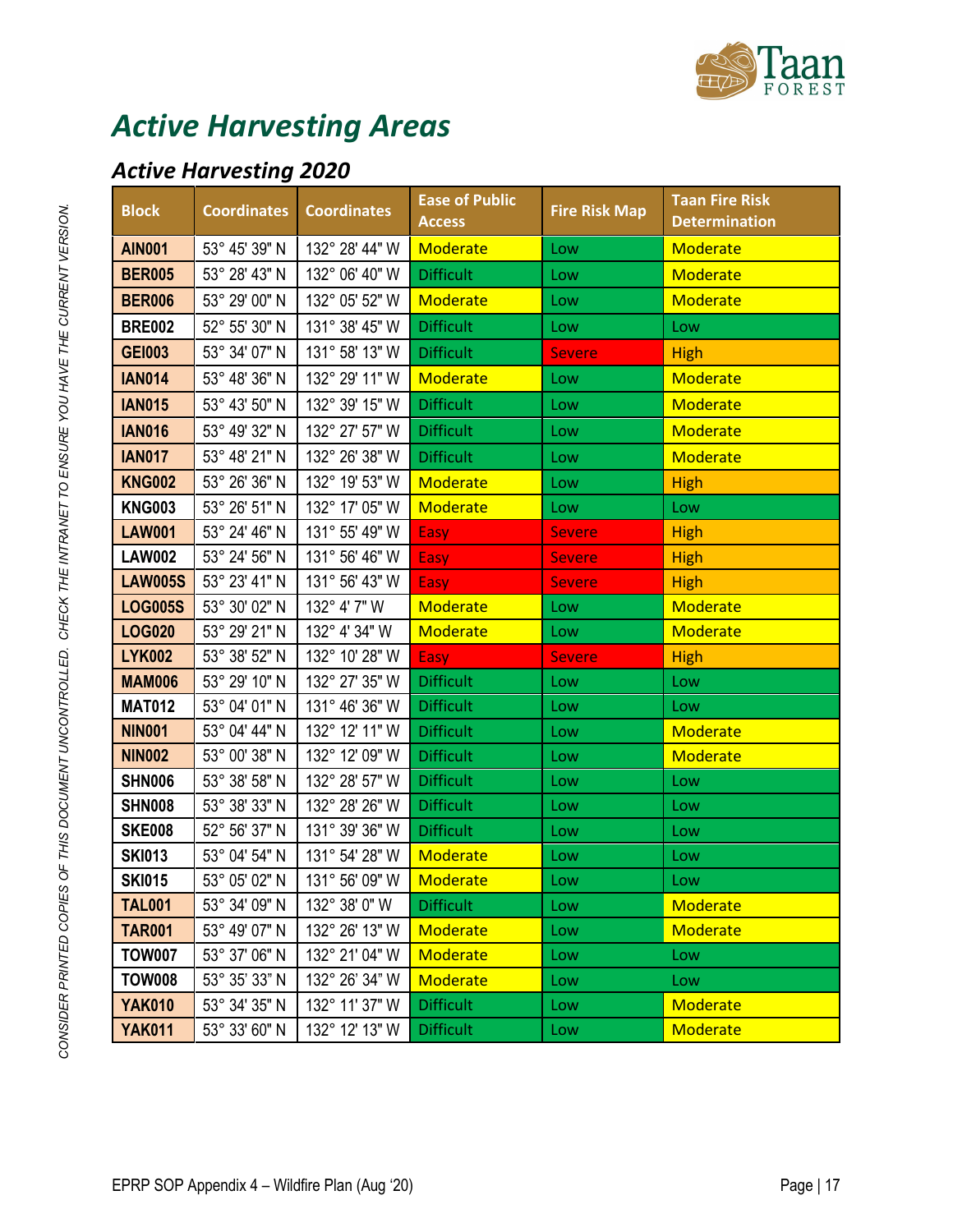

# <span id="page-18-0"></span>*Recent Harvesting*

| <b>Block</b>   | <b>Ease of Public</b><br>access | <b>Coordinates</b> | <b>Coordinates</b> | <b>BC Fire</b><br><b>Risk Map</b> | <b>Taan Fire Risk</b><br><b>Determination</b> |
|----------------|---------------------------------|--------------------|--------------------|-----------------------------------|-----------------------------------------------|
| <b>AER002</b>  | <b>Difficult</b>                | 53° 4' 6" N        | 131° 58' 30" W     | Low                               | Low                                           |
| <b>AER003</b>  | <b>Difficult</b>                | 53° 3' 38" N       | 131° 57' 52" W     | Low                               | Low                                           |
| <b>AER004</b>  | <b>Difficult</b>                | 53° 3' 35.714" N   | 132° 0' 11.035" W  | Low                               | Low                                           |
| <b>AER005</b>  | <b>Difficult</b>                | 53° 3' 44" N       | 131° 59' 41" W     | Low                               | Low                                           |
| <b>AER006</b>  | <b>Difficult</b>                | 53° 4' 28" N       | 131° 59' 30" W     | Low                               | Low                                           |
| <b>AER032</b>  | <b>Difficult</b>                | 53° 3' 33.127" N   | 132° 0' 48.337" W  | Low                               | Low                                           |
| <b>ALL001</b>  | Easy                            | 53° 14' 02" N      | 131° 53' 36" W     | <b>Severe</b>                     | <b>Moderate</b>                               |
| <b>AWN010</b>  | <b>Difficult</b>                | 53° 35' 55.519" N  | 132° 32' 21.191" W | Low                               | Moderate                                      |
| <b>AWN011</b>  | <b>Difficult</b>                | 53° 34' 26.200" N  | 132° 33' 21.785" W | Low                               | Low                                           |
| <b>BUC001</b>  | <b>Difficult</b>                | 53° 41' 31" N      | 132° 34' 30" W     | Moderate                          | Low                                           |
| <b>BUC002</b>  | <b>Difficult</b>                | 53° 41' 49" N      | 132° 32' 36" W     | Low                               | Low                                           |
| <b>BUC003</b>  | <b>Moderate</b>                 | 53° 42' 03" N      | 132° 31' 21" W     | Low                               | Low                                           |
| <b>BUC004</b>  | <b>Moderate</b>                 | 53° 42' 17" N      | 132° 30' 00" W     | Low                               | Low                                           |
| <b>CAN001</b>  | <b>Difficult</b>                | 53° 30' 19.262" N  | 132° 11' 3.929" W  | Low                               | Low                                           |
| <b>DIN007</b>  | <b>Difficult</b>                | 53° 39' 42" N      | 132° 41' 55" W     | Low                               | Low                                           |
| <b>DIN009</b>  | <b>Difficult</b>                | 53° 39' 51" N      | 132° 40' 1" W      | Low                               | Low                                           |
| <b>FEA004</b>  | <b>Difficult</b>                | 53° 25' 09" N      | 132° 12' 59" W     | Low                               | Low                                           |
| <b>GEI002</b>  | <b>Moderate</b>                 | 53° 34' 34" N      | 131° 57' 12" W     | <b>Severe</b>                     | <b>High</b>                                   |
| <b>GLD005</b>  | <b>Moderate</b>                 | 53° 29' 33" N      | 132° 19' 26" W     | <b>High</b>                       | Low                                           |
| <b>GRA003</b>  | <b>Difficult</b>                | 53° 04' 17" N      | 131° 46' 33"" W    | Low                               | Low                                           |
| <b>GST005</b>  | <b>Difficult</b>                | 53° 24' 59" N      | 132° 18' 25" W     | Low                               | Low                                           |
| <b>GST007</b>  | <b>Difficult</b>                | 53° 24' 29" N      | 132° 22' 2" W      | Low                               | Low                                           |
| <b>GST008</b>  | <b>Difficult</b>                | 53° 26' 23" N      | 132° 23' 51" W     | Low                               | Low                                           |
| <b>GST009</b>  | <b>Difficult</b>                | 53° 25' 19" N      | 132° 18' 18" W     | Low                               | Low                                           |
| <b>HAA001</b>  | <b>Difficult</b>                | 53° 12' 34" N      | 131° 53' 49" W     | <b>High</b>                       | <b>Moderate</b>                               |
| <b>HAA002</b>  | Moderate                        | 53° 12' 52" N      | 131° 51' 22" W     | <b>Severe</b>                     | <b>High</b>                                   |
| <b>HAA003</b>  | <b>Difficult</b>                | 53° 12' 48" N      | 131° 52' 17" W     | <b>Severe</b>                     | <b>High</b>                                   |
| <b>HAA004</b>  | <b>Moderate</b>                 | 53° 12' 01" N      | 131° 52' 25" W     | <b>Moderate</b>                   | <b>High</b>                                   |
| <b>HAA005</b>  | <b>Difficult</b>                | 53° 13' 08" N      | 131° 53' 34" W     | <b>Severe</b>                     | Moderate                                      |
| <b>IAN001</b>  | <b>Difficult</b>                | 53° 43' 54" N      | 132° 40' 46" W     | Low                               | Moderate                                      |
| <b>IAN002</b>  | <b>Moderate</b>                 | 53° 43' 26" N      | 132° 41' 34" W     | Low                               | <b>Moderate</b>                               |
| <b>IAN004</b>  | <b>Difficult</b>                | 53° 42' 51" N      | 132° 43' 44" W     | Low                               | <b>Moderate</b>                               |
| <b>IAN005</b>  | <b>Difficult</b>                | 53° 42' 19" N      | 132° 44' 11" W     | Low                               | <b>Moderate</b>                               |
| <b>IAN006</b>  | <b>Difficult</b>                | 53° 41' 23" N      | 132° 45' 14" W     | Low                               | Moderate                                      |
| <b>IAN032</b>  | <b>Difficult</b>                | 53° 43' 23" N      | 132° 43' 17" W     | Low                               | <b>Moderate</b>                               |
| <b>JUN002S</b> | <b>Moderate</b>                 | 53° 22' 29" N      | 131° 57' 14" W     | <b>Severe</b>                     | Moderate                                      |